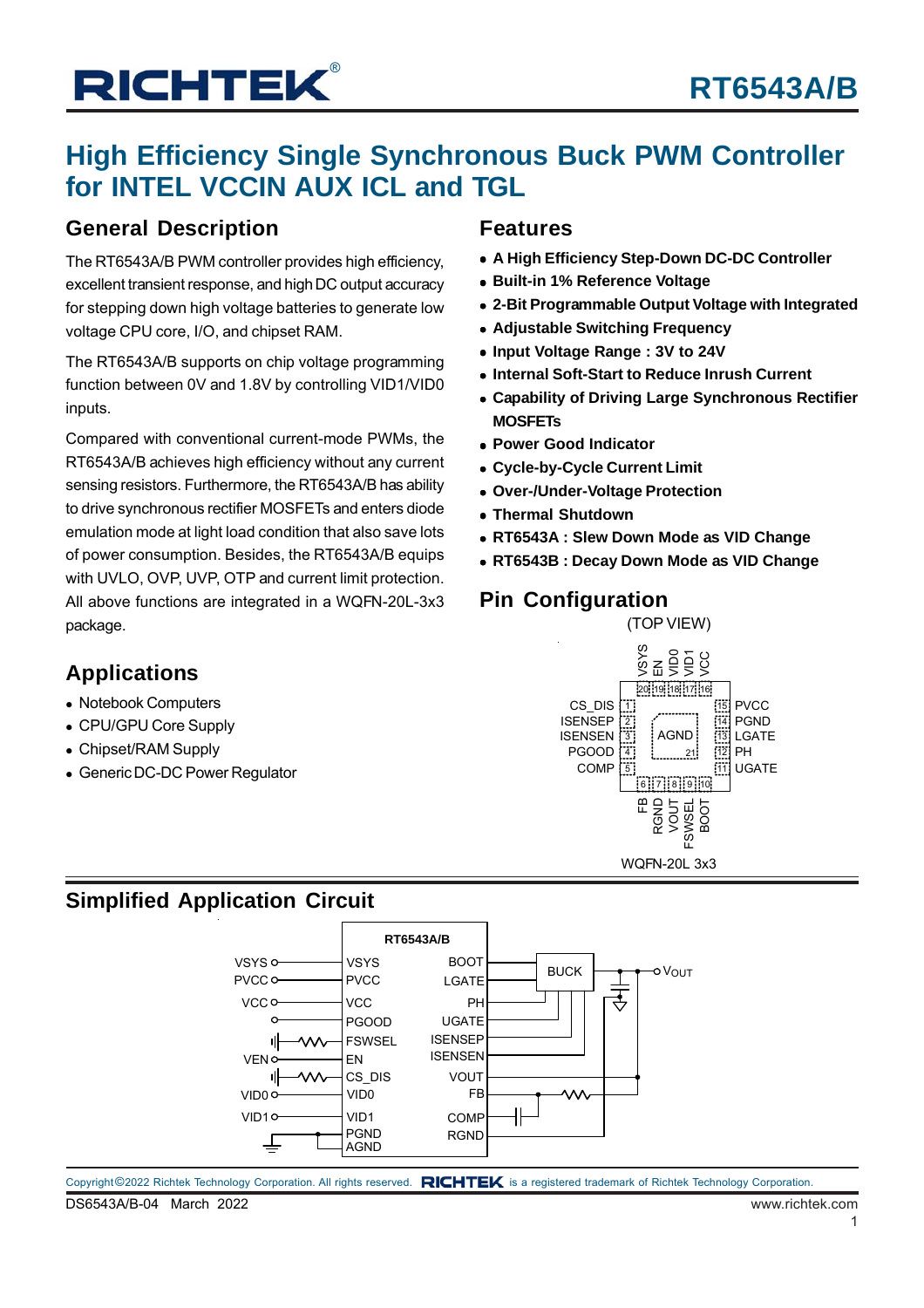

### **Ordering Information**

#### RT6543A/BOD

- Package Type QW : WQFN-20L 3x3 (W-Type) Lead Plating System G : Green (Halogen Free and Pb Free) Mode when VID changes to lower set point A : Slew down B : Decay down

Note :

Richtek products are :

- RoHS compliant and compatible with the current require ments of IPC/JEDEC J-STD-020.
- Suitable for use in SnPb or Pb-free soldering processes.

**Functional Pin Description**

### **Marking Information**





ML= : Product Code YMDNN : Date Code

#### RT6543BGQW



P7= : Product Code YMDNN : Date Code

| Pin No.        | <b>Pin Name</b> | <b>Pin Function</b>                                                                                                                                                                                                                                                                                                                 |
|----------------|-----------------|-------------------------------------------------------------------------------------------------------------------------------------------------------------------------------------------------------------------------------------------------------------------------------------------------------------------------------------|
| 1              | CS DIS          | Current limit setting. Connect a resistor from CS pin to AGND for overcurrent<br>protection. CS pin sources a CS current which is $6\mu A$ (typ) at $T_A = 25\textdegree C$ to<br>define maximum allowable output current. CS terminal voltage VCS is<br>limited from 0.5V to 2.8V over all operation temperature.                  |
| $\overline{2}$ | <b>ISENSEP</b>  | Positive input pin for current sense of buck. (for load line setting, in zero load<br>line condition is short this pin with ISENSEN)                                                                                                                                                                                                |
| 3              | <b>ISENSEN</b>  | Negative input pin for current sense of buck. (for load line setting, in zero<br>load line condition is short this pin with ISENSEP)                                                                                                                                                                                                |
| 4              | <b>PGOOD</b>    | Power good indicator output for VCCIN AUX. This open-drain is pulled low<br>as UVP, OVP, OTP, EN low and output voltage is not regulated (such as<br>before soft-start). An external pull-up resistor to VCC or other external rail is<br>required, in which the pull-up resistor is recommended from $10k\Omega$ to $100k\Omega$ . |
| 5              | <b>COMP</b>     | Internal error amplifier output. For loop compensator application.                                                                                                                                                                                                                                                                  |
| $6\phantom{1}$ | <b>FB</b>       | Internal error amplifier input. For loop compensator application.                                                                                                                                                                                                                                                                   |
| $\overline{7}$ | <b>RGND</b>     | Return ground for VCCIN AUX from CPU side.                                                                                                                                                                                                                                                                                          |
| 8              | <b>VOUT</b>     | VCCIN AUX feedback input. This pin is unit feedback for AUX regulation                                                                                                                                                                                                                                                              |
| 9              | <b>FSWSEL</b>   | VCCIN AUX setting pin. Use this pin to adjust AUX rail frequency setting for<br>different LC combination. (High state: Direct pull high to VCC, Hi-Z state:<br>Floating, Low state: Direct connect to GND). Default switching frequency is<br>floating, 600kHz. Anytime, make sure FSWSEL - VCC < 0.5V.                             |
| 10             | <b>BOOT</b>     | Supply bootstrap capacitor output pin. The bootstrap capacitor is charged by<br>this pin while the low-side MOSFET is turned on. Therefore, the bootstrap<br>capacitor can provide the energy to turn on the high-side MOSFET. Connect<br>this pin through the bootstrap capacitor to the PH pin.                                   |
| 11             | <b>UGATE</b>    | Upper gate driver with sink and source output. Connect to the gate of the<br>high-side MOSFET through a short and low inductance path.                                                                                                                                                                                              |
| 12             | PH              | Switch node of AUX. Connect to the power inductor. For the high-side gate<br>driver return path, connect a capacitor from PH to BOOT. Beside, this pin is<br>noisy, keep the sensitive trace or signal away from PH.                                                                                                                |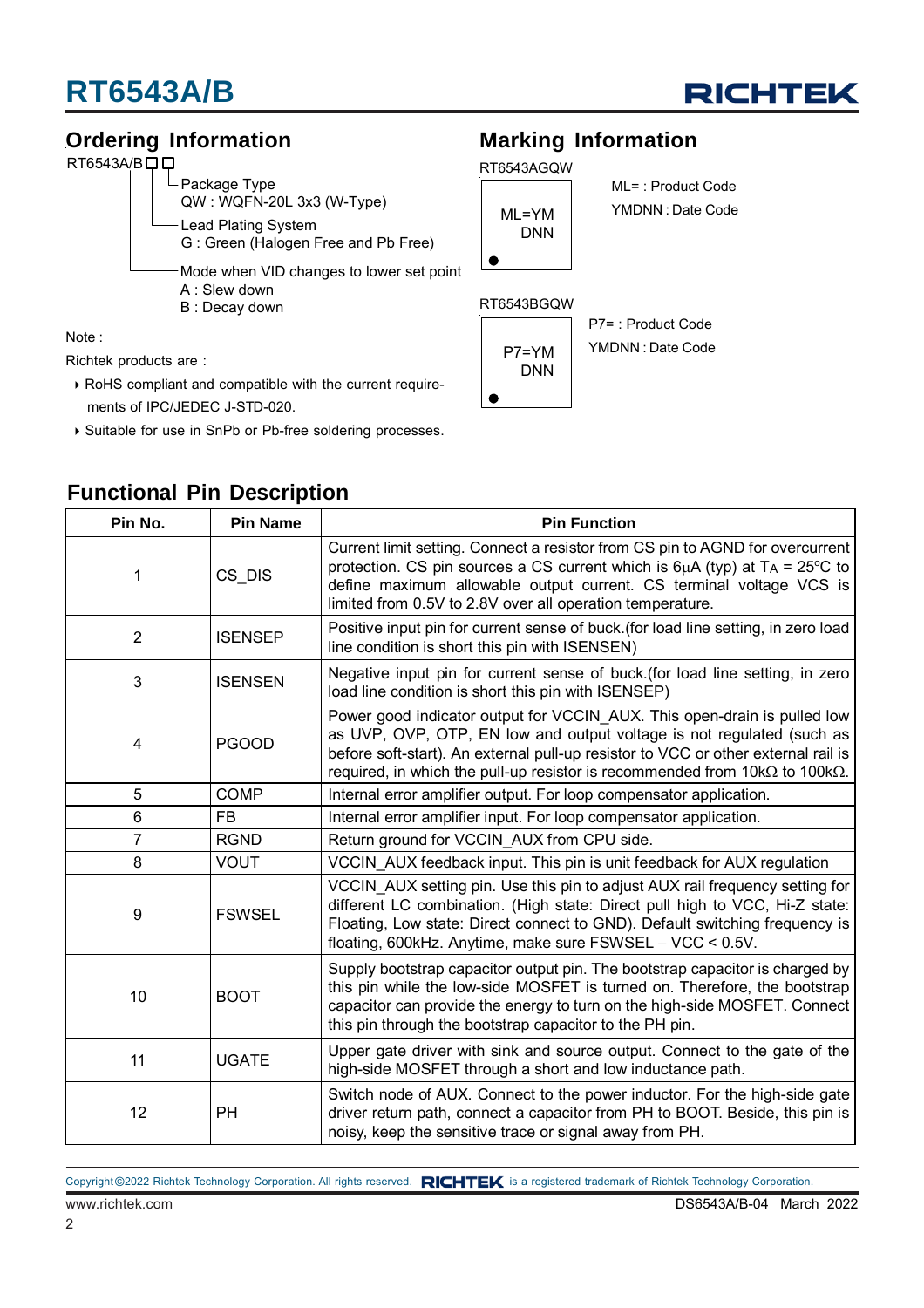

| Pin No.          | <b>Pin Name</b>  | <b>Pin Function</b>                                                                                                                                                                                                                                                                                                                                        |
|------------------|------------------|------------------------------------------------------------------------------------------------------------------------------------------------------------------------------------------------------------------------------------------------------------------------------------------------------------------------------------------------------------|
| 13               | <b>LGATE</b>     | Low-side gate driver output pin. Connect this pin to the gate of low-side<br>MOSFET. Notice, DO NOT connect the resistor RG EXT between LGATE<br>and gate terminal of low-side MOSFET, otherwise it might cause undesired<br>shoot-through since the LGATE voltage is monitored for shoot-through<br>protection.                                           |
| 14               | <b>PGND</b>      | Power GND. AGND and PGND are connected with a short trace and at only<br>one point to reduce circulating currents.                                                                                                                                                                                                                                         |
| 15               | <b>PVCC</b>      | Bias voltage for internal gate driver. The required bias voltage for PVCC is<br>5V typ. For avoiding noise disturbance, the supplied bias voltage must be<br>stable, Beside, a RC filter (R = $2.2\Omega/0603$ and C = $1\mu$ F/0603) from bias<br>voltage to PVCC pin is necessary which should be placed as close as<br>physically possible to PVCC pin. |
| 16               | <b>VCC</b>       | Bias voltage for control logic. The required bias voltage for VCC is 5V typ.<br>For avoiding noise disturbance, the supplied bias voltage must be stable,<br>Beside, a RC filter (R = $2.20/0603$ and C = $1\mu$ F/0603) from bias voltage to<br>VCC pin is necessary which should be placed as close as physically<br>possible to VCC pin.                |
| 17               | VID1             | VCCIN AUX VID control signal. Adjust AUX output voltage (0V, 1.1V, 1.65V<br>and 1.8V)                                                                                                                                                                                                                                                                      |
| 18               | VID <sub>0</sub> | VCCIN AUX VID control signal. Adjust AUX output voltage (0V, 1.1V, 1.65V<br>and 1.8V)                                                                                                                                                                                                                                                                      |
| 19               | EN               | Enable control input. As voltage is lower than 0.3V, RT6543A/B is in<br>shutdown mode and all power rails are disabled. As RT6543A/B is higher<br>than 1V, RT6543A/B is woken up.                                                                                                                                                                          |
| 20               | <b>VSYS</b>      | System voltage sense. Connect this pin to input voltage for UVLO monitor<br>and controller's on-time setting. For avoiding any noise to disturb on-time<br>setting, a RC filter (R = $2.2\Omega/0603$ and C = $0.1\mu$ F/0603) is required from<br>input voltage to VSYS.                                                                                  |
| 21 (Exposed pad) | <b>GND</b>       | Exposed pad for package. Electrically isolated. Directly solder to the large<br>PGND plane and use thermal vias to connect PGND of other layers for<br>thermal resistor reduction                                                                                                                                                                          |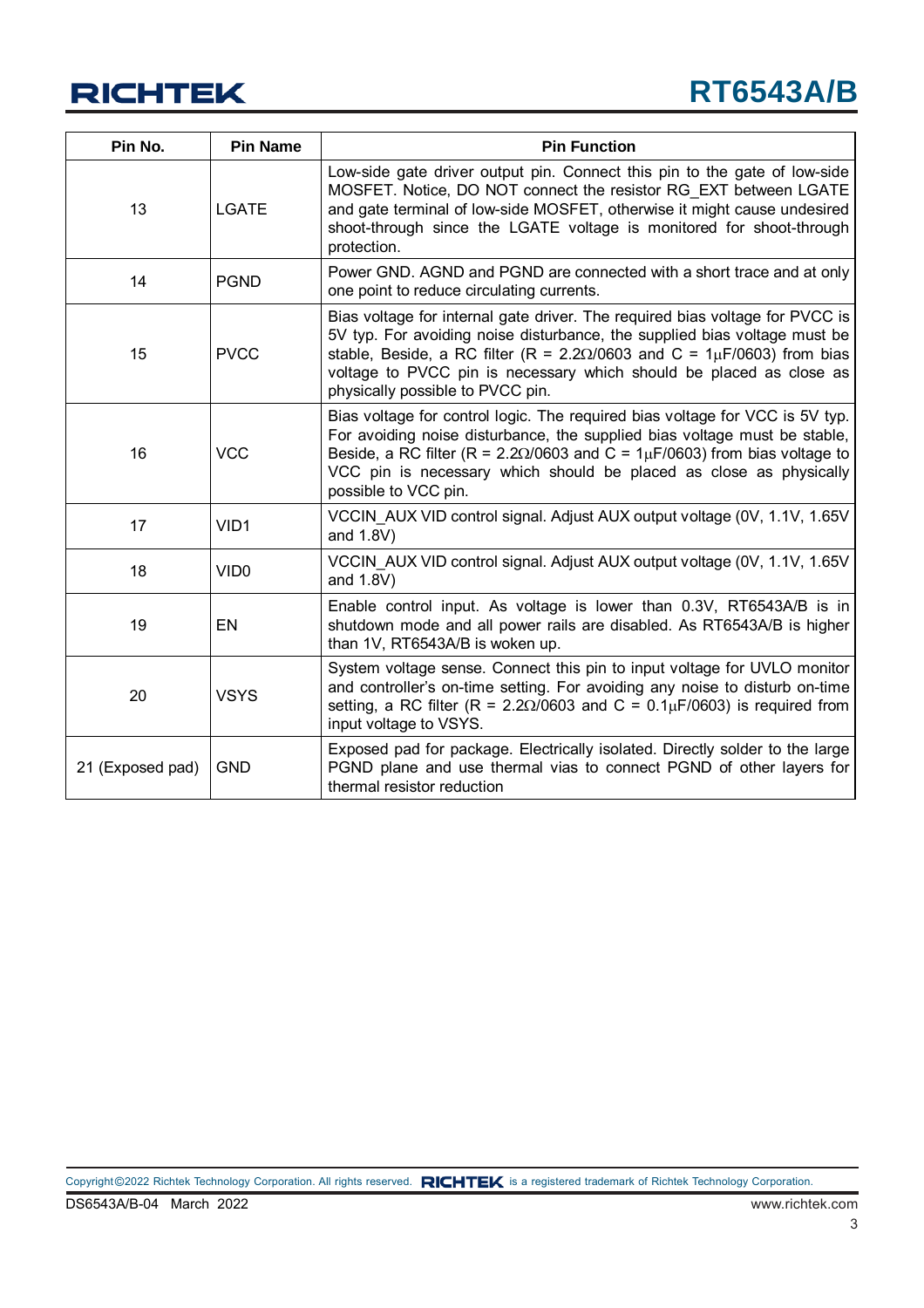

### **Functional Block Diagram**



### **Operation**

The RT6543A/B is a constant on-time synchronous stepdown controller. In normal operation, the high-side N-MOSFET is turned on when the output voltage is lower than  $V_{RFF}$ , and is turned off after the internal one-shot timer expires. While the high-side N-MOSFET is turned off, the low-side N-MOSFET is turned on to conduct the inductor current until next cycle begins.

#### **Soft-Start (SS)**

For internal soft-start function, an internal current source charges an internal capacitor to build the soft-start ramp voltage. The output voltage will track the internal ramp voltage during soft-start interval.

#### **PGOOD**

The power good output is an open-drain architecture. When the soft-start is finished, the PGOOD open-drain output will be high impedance.

#### **Current Limit**

The current limit circuit employs a unique "valley" current sensing algorithm. If the magnitude of the current sense signal at PHASE is above the current limit threshold, the PWM is not allowed to initiate a new cycle. The current limit threshold can be set with an external voltage setting resistor on the CS\_DIS pin.

#### **Over-Voltage Protection (OVP) & Under-Voltage Protection (UVP)**

The output voltage is continuously monitored for overvoltage and under-voltage protection. When the output voltage exceeds 2.2V (Typ.), UGATE goes low and LGATE is forced high. When the feedback voltage is less than 60% of output voltage, under-voltage protection is triggered and then both UGATE and LGATE gate drivers are forced low. The controller is latched until VCC is re-supplied and exceeds the POR rising threshold voltage or EN is reset.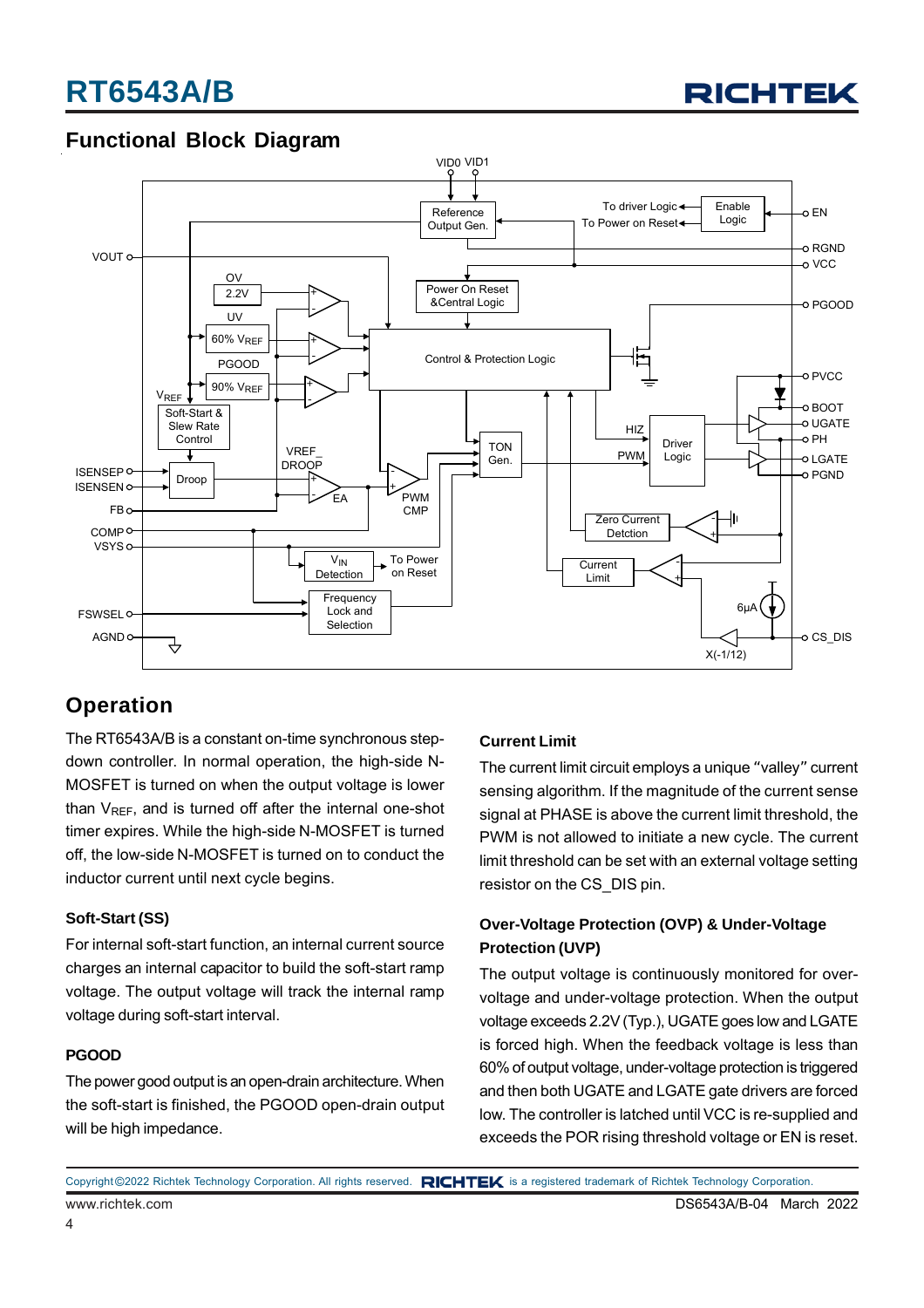### **Absolute Maximum Ratings** (Note 1)

### Recommended Operating Conditions (Note 4)

 $\,$  5  $\,$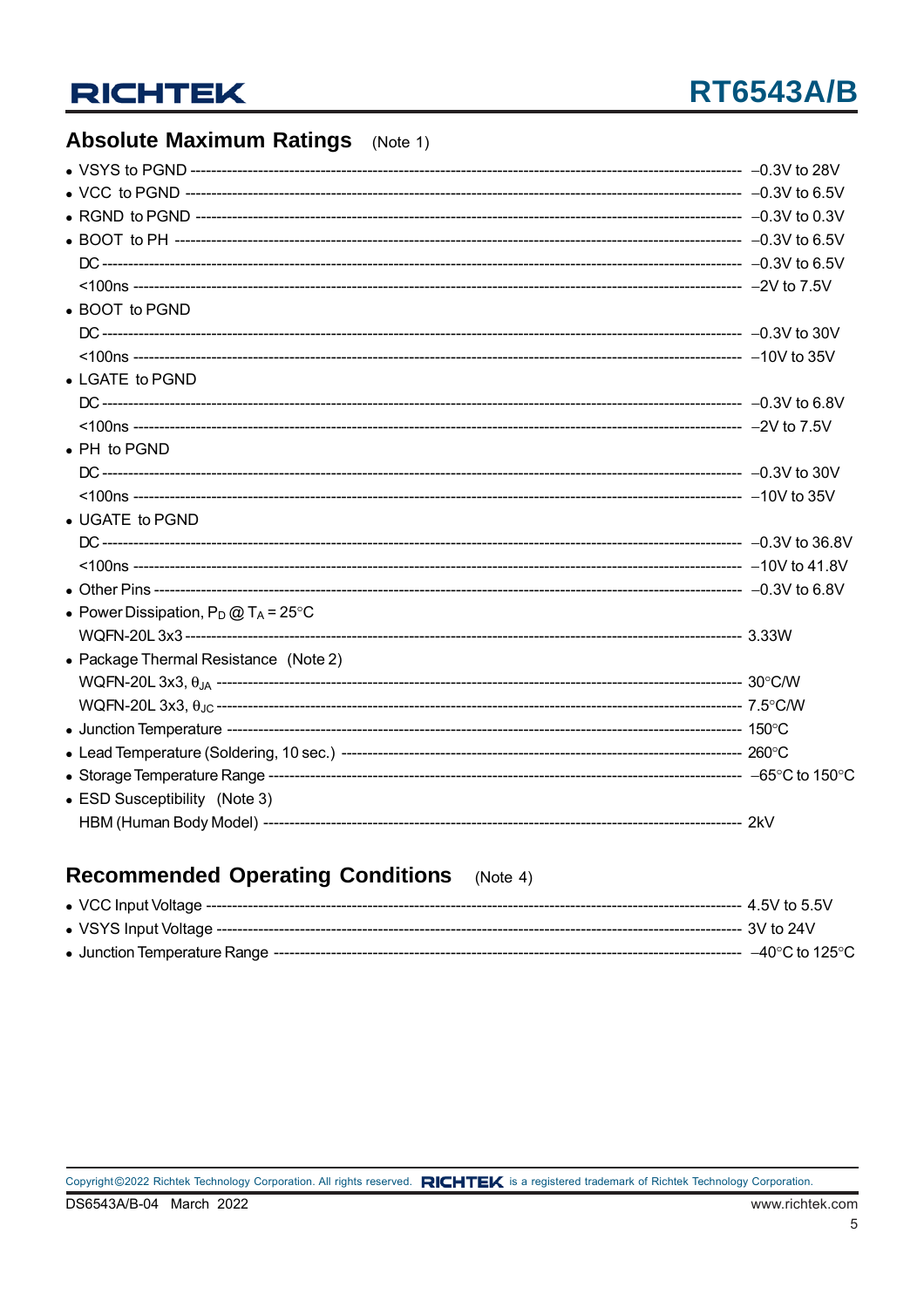

### **Electrical Characteristics**

( $V_{CC}$  = 5V,  $V_{SYS}$  = 7.4V,  $T_A$  = 25°C, unless otherwise specified)

| <b>Parameter</b>                      | <b>Symbol</b>            | <b>Test Conditions</b>             | Min                      | <b>Typ</b>               | <b>Max</b>               | <b>Unit</b>       |  |
|---------------------------------------|--------------------------|------------------------------------|--------------------------|--------------------------|--------------------------|-------------------|--|
| <b>Supply Voltage VCC</b>             |                          |                                    |                          |                          |                          |                   |  |
| <b>Supply Voltage</b>                 | <b>V<sub>CC</sub></b>    |                                    | 4.5                      | 5                        | 5.5                      | V                 |  |
|                                       | <b>I</b> SHDN            | $V_{EN} = 0V$                      | $\overline{a}$           | 5                        | $-$                      | μA                |  |
| <b>Supply Current</b>                 | <b>IDACOFF</b>           | $V_{EN}$ = 5V, VID = 00            | $\overline{\phantom{a}}$ | 40                       | $-$                      | μA                |  |
|                                       | <b>I</b> vcc             | $V_{EN}$ = 5V, no switching        | $\overline{\phantom{a}}$ | 0.3                      | 0.55                     | mA                |  |
| <b>VCC POR/UVLO Threshold</b>         |                          |                                    |                          |                          |                          |                   |  |
| <b>POR Threshold</b>                  | V <sub>CC_POR</sub>      |                                    | 4                        | 4.2                      | 4.4                      | $\vee$            |  |
| <b>UVLO Threshold</b>                 | Vvcc_uvLo                |                                    | 3.7                      | 3.9                      | 4.1                      | V                 |  |
| <b>Logic Threshold</b>                |                          |                                    |                          |                          |                          |                   |  |
| VID0/VID1 Input Low<br>Voltage        | $V_{ID_lL}$              | Falling edge, V <sub>CC</sub> = 5V |                          | $\overline{a}$           | 0.3                      | V                 |  |
| VID0/VID1 Input High<br>Voltage       | $VID$ $IH$               | Rising edge, V <sub>CC</sub> = 5V  | 1                        | --                       | --                       | V                 |  |
| <b>EN Input Low Voltage</b>           | V <sub>EN_IL</sub>       | Falling edge, V <sub>CC</sub> = 5V | --                       | --                       | 0.3                      | $\vee$            |  |
| EN Input High Voltage                 | $V_{EN_$ IH              | Rising edge, $V_{CC} = 5V$         | 1                        | $\overline{\phantom{m}}$ | $-$                      | V                 |  |
| FSWSEL Input High Level               | V <sub>FSWSEL_H</sub>    | Rising edge, $V_{CC} = 5V$         | 4.5                      | $-$                      | --                       | V                 |  |
| <b>FSWSEL Input Low Level</b>         | VFSWSEL_L                | Falling edge, V <sub>CC</sub> = 5V | $-$                      | $-$                      | 0.4                      | V                 |  |
| <b>FSWSEL Input Floating</b><br>Level | VFSWSEL_HIZ              | Floating, V <sub>CC</sub> = 5V     | $\overline{2}$           | 2.5                      | 3                        | $\vee$            |  |
| <b>VSYS UVLO</b>                      |                          |                                    |                          |                          |                          |                   |  |
| <b>VSYS UVLO Threshold</b>            | Vsys_uvLo                |                                    |                          | 2.7                      |                          | V                 |  |
| <b>UVLO Hysteresis</b>                | V <sub>SYS_HYS</sub>     |                                    | $\overline{\phantom{a}}$ | 200                      | $\overline{\phantom{a}}$ | mV                |  |
|                                       |                          | $VSYS = 19V, VCC = 5V$             | $-\!$ $\!-$              | $\overline{2}$           | -−                       | μA                |  |
| Input Current                         | <b>I</b> vsys            | $V_{SYS} = 8.4V, V_{CC} = 5V$      | $\overline{\phantom{a}}$ | 0.9                      | --                       | μA                |  |
|                                       |                          | Vcc < Vcc uvLo                     | $-$                      | 0                        | $\overline{\phantom{a}}$ | μA                |  |
| <b>Thermal Shutdown</b>               |                          |                                    |                          |                          |                          |                   |  |
| <b>Thermal Shutdown</b><br>Threshold  | T <sub>SD</sub>          |                                    |                          | 160                      | --                       | $\circ$ C         |  |
| <b>Thermal Shutdown</b><br>Hysteresis | $\Delta$ T <sub>SD</sub> |                                    |                          | 20                       | --                       | $^\circ \text{C}$ |  |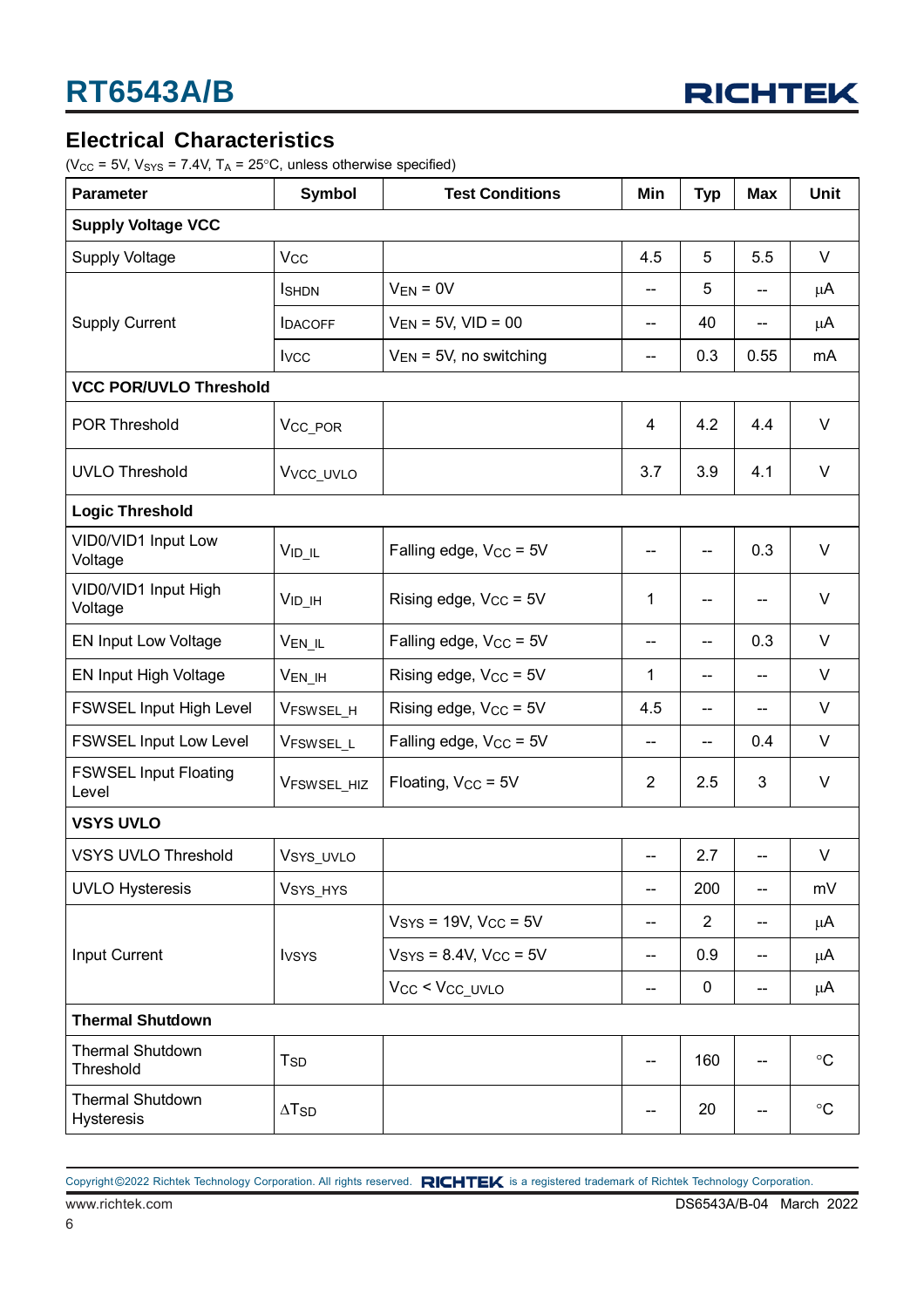## **RT6543A/B**

| <b>Parameter</b>                                       | <b>Symbol</b>           | <b>Test Conditions</b>                                             | <b>Min</b> | <b>Typ</b>               | <b>Max</b>               | <b>Unit</b> |  |
|--------------------------------------------------------|-------------------------|--------------------------------------------------------------------|------------|--------------------------|--------------------------|-------------|--|
|                                                        |                         | Power Good Indicator (upper side threshold decide by OV threshold) |            |                          |                          |             |  |
| PGOOD High Threshold                                   | VPGOOD_IH               | Rising edge                                                        | 86         | 90                       | 94                       | %VOUT       |  |
| <b>PGOOD Low Threshold</b>                             | VPGOOD_IL               | Falling edge                                                       | 80         | 84                       | 88                       | %Vout       |  |
| PGOOD Leakage<br>Current                               | ILK_PGOOD               | High state, $V_{PGOOD} = 5V$                                       | --         |                          | 1                        | μA          |  |
| PGOOD Output Low<br>Voltage                            | VPGOOD_LOW              | <b>IPGOOD LOW = 10mA</b>                                           |            | --                       | 0.3                      | $\vee$      |  |
| <b>Input Supply Voltage</b>                            |                         |                                                                    |            |                          |                          |             |  |
| <b>Supply Voltage</b>                                  | <b>V<sub>IN</sub></b>   |                                                                    | 3          | $\overline{\phantom{a}}$ | 24                       | V           |  |
| <b>Reference and Soft-Start</b>                        |                         |                                                                    |            |                          |                          |             |  |
|                                                        |                         | $VID[1:0] = 11$                                                    | 1.782      | 1.8                      | 1.818                    |             |  |
|                                                        |                         | $VID[1:0] = 10$                                                    | 1.6335     | 1.65                     | 1.666                    |             |  |
| <b>Output Voltage Scaling</b>                          |                         | $VID[1:0] = 01$                                                    | 1.089      | 1.1                      | 1.111                    | $\vee$      |  |
|                                                        |                         | $VID[1:0] = 00$                                                    | $-0.01$    | $\mathbf 0$              | 0.01                     |             |  |
| Dynamic Voltage Scale<br><b>Slew Rate</b>              | <b>SR<sub>DVS</sub></b> |                                                                    | 12         | $\qquad \qquad -$        | 40                       | $mV/\mu s$  |  |
| <b>Current Limit</b>                                   |                         |                                                                    |            |                          |                          |             |  |
| <b>Current Limit</b>                                   | <b>LIM</b>              |                                                                    | 5.4        | 6                        | 6.6                      | $\mu$ A     |  |
| <b>Current Limit Setting</b><br>Range                  | <b>V<sub>CS</sub></b>   | Voltage of pin CS_DIS                                              | 0.4        |                          | 2.8                      | V           |  |
|                                                        |                         | $GND - PHASE = VCS / 12$<br>$0.5V \leq VCS \leq 2.8V$              | $-15$      | <b>VCS / 12</b>          | $+15$                    | $\%$        |  |
| <b>Current Limit Voltage</b>                           | V_PHASW_OC              | $GND - PHASE = VCS / 12$<br>$0.4V \leq VCS \leq 0.5V$              | $-7$       | <b>VCS / 12</b>          | $+7$                     | mV          |  |
| <b>Current Limit</b><br><b>Temperature Coefficient</b> |                         |                                                                    |            | 4700                     |                          | ppm/°C      |  |
| <b>Switching Frequency and Minimum Off Timer</b>       |                         |                                                                    |            |                          |                          |             |  |
|                                                        |                         | FSWSEL = 5V                                                        | --         | 0.8                      | $\overline{\phantom{a}}$ |             |  |
| <b>Switching Frequency</b>                             | fsw                     | FSWSEL = HIZ                                                       | --         | 0.6                      | $\overline{\phantom{a}}$ | <b>MHz</b>  |  |
|                                                        |                         | $FSWSEL = 0V$                                                      | --         | 0.4                      | $\overline{\phantom{a}}$ |             |  |
| <b>Switching Frequency</b><br>Programmable Step        |                         |                                                                    |            | 200                      | $\overline{\phantom{a}}$ | <b>KHz</b>  |  |
| <b>Switching Frequency</b><br>Accuracy                 | fsw                     | FSWSEL = HIZ                                                       | 0.51       | 0.6                      | 0.69                     | <b>MHz</b>  |  |
| Minimum Off-Time                                       | toff_MIN                |                                                                    | --         | 130                      | $\overline{\phantom{a}}$ | ns          |  |

DS6543A/B-04 March 2022 www.richtek.com Copyright ©2022 Richtek Technology Corporation. All rights reserved. RICHTEK is a registered trademark of Richtek Technology Corporation.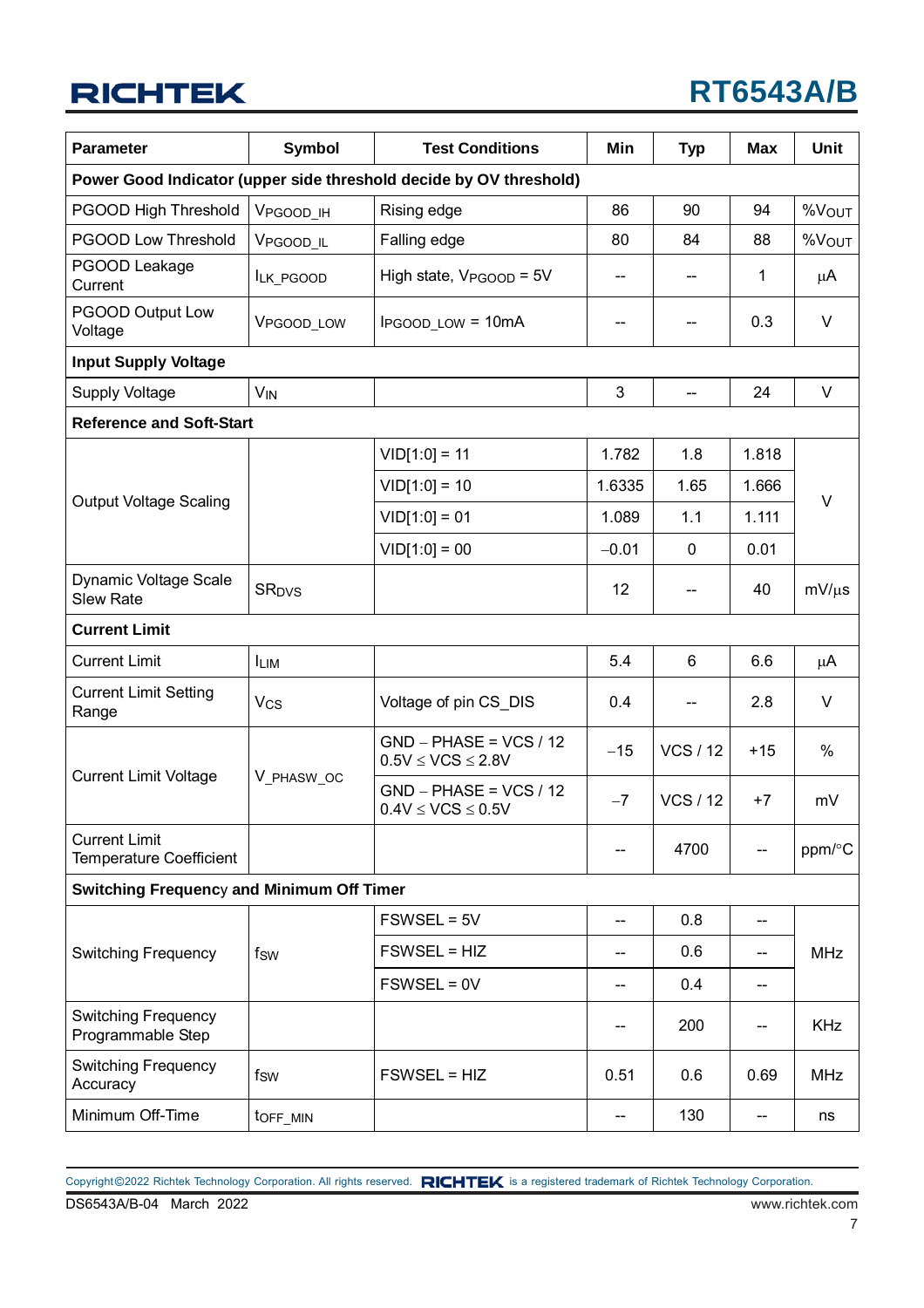

| <b>Parameter</b>                   | Symbol               | <b>Test Conditions</b>             | Min                      | <b>Typ</b> | <b>Max</b>     | Unit     |
|------------------------------------|----------------------|------------------------------------|--------------------------|------------|----------------|----------|
| <b>Protections</b>                 |                      |                                    |                          |            |                |          |
| <b>OVP Trip Threshold</b>          | Vovp                 | OVP detect                         | 2.05                     | 2.2        | 2.35           | $\vee$   |
| <b>OVP Deglitch Time</b>           | t <sub>DGL_OVP</sub> |                                    |                          | 5          | --             | $\mu$ S  |
| <b>UVP Trip Threshold</b>          | VUVP                 | UVP detect                         | 48                       | 60         | 72             | $\%$     |
| <b>UVP Deglitch Time</b>           | t <sub>DGL_UVP</sub> |                                    | $\qquad \qquad -$        | 5          | --             | $\mu$ S  |
| Zero Current Crossing<br>Threshold | V <sub>PH_ZC</sub>   |                                    | $-4$                     | --         | 4              | mV       |
| <b>Driver</b>                      |                      |                                    |                          |            |                |          |
| <b>UGATE Driver Source</b>         | <b>RUGATEST</b>      | $BOOT-LX = 5V$                     | $\qquad \qquad -$        | 2          | 4              | $\Omega$ |
| <b>UGATE Driver Sink</b>           | RUGATESK             | $BOOT-LX = 5V$                     | $\qquad \qquad \qquad -$ | 1          | $\overline{2}$ | Ω        |
| <b>LGATE Driver Source</b>         | RLGATEST             | LGATE, high state, $V_{CC} = 5V$   | $\qquad \qquad -$        | 1.5        | 3              | $\Omega$ |
| <b>LGATE Driver Sink</b>           | RLGATESK             | LGATE, low state, $V_{CC}$ = 5V    | --                       | 0.7        | 3              | $\Omega$ |
| Dead Time                          | t <sub>D_LU</sub>    | From LGATE falling to UGATE rising | --                       | 30         | $-$            | ns       |
|                                    | t <sub>D_UL</sub>    | From UGATE falling to LGATE rising | --                       | 20         | --             | ns       |
| Internal Boost Diode<br>Resistance | RBOOT                | VCC to BOOT, IBOOT = 10mA          |                          | 40         | 80             | Ω        |
| Discharge Resistance               |                      |                                    |                          |            |                |          |
| Discharge Resistance               | RDISCHG              | <b>AUX</b>                         | --                       | 50         |                | $\Omega$ |

**Note 1.** Stresses beyond those listed under "Absolute Maximum Ratings" may cause permanent damage to the device. These are stress ratings only, and functional operation of the device at these or any other conditions beyond those indicated in the operational sections of the specifications is not implied. Exposure to absolute maximum rating conditions may affect device reliability.

- **Note 2.**  $\theta_{JA}$  is measured under natural convection (still air) at  $T_A = 25^{\circ}$ C with the component mounted on a high effectivethermal-conductivity four-layer test board on a JEDEC 51-7 thermal measurement standard.  $\theta_{JC}$  is measured at the exposed pad of the package.
- **Note 3.** Devices are ESD sensitive. Handling precautions are recommended.
- **Note 4.** The device is not guaranteed to function outside its operating conditions.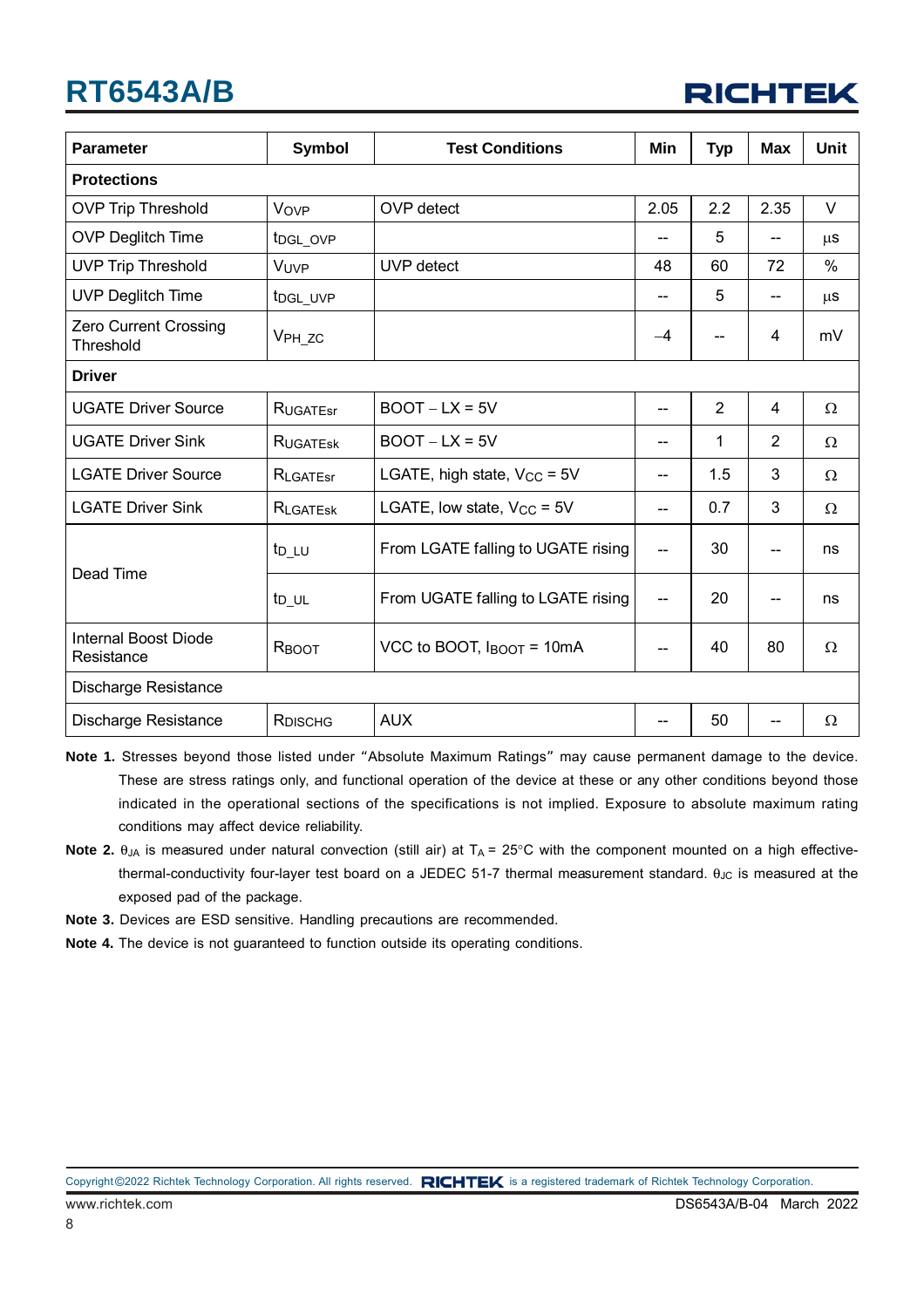## **RT6543A/B**

### **Typical Application Circuit**



| Соυт | <b>Y-Line (PCS)</b> | U-Line (PCS) |
|------|---------------------|--------------|
| ◡∟   |                     | nr           |
|      |                     | ∠⊾           |

**COUT** type : 22F/6.3V

#### **Table 1. FSWSEL set up**

| <b>FSWSEL</b>     | <b>Frequency setting</b> | Suggestion     |
|-------------------|--------------------------|----------------|
| High $(>4.5V)$    | 800kHz                   | Connect to VCC |
| Floating $(2~3V)$ | 600kHz                   | Floating       |
| Low $(0.4V)$      | 400kHz                   | Connect to GND |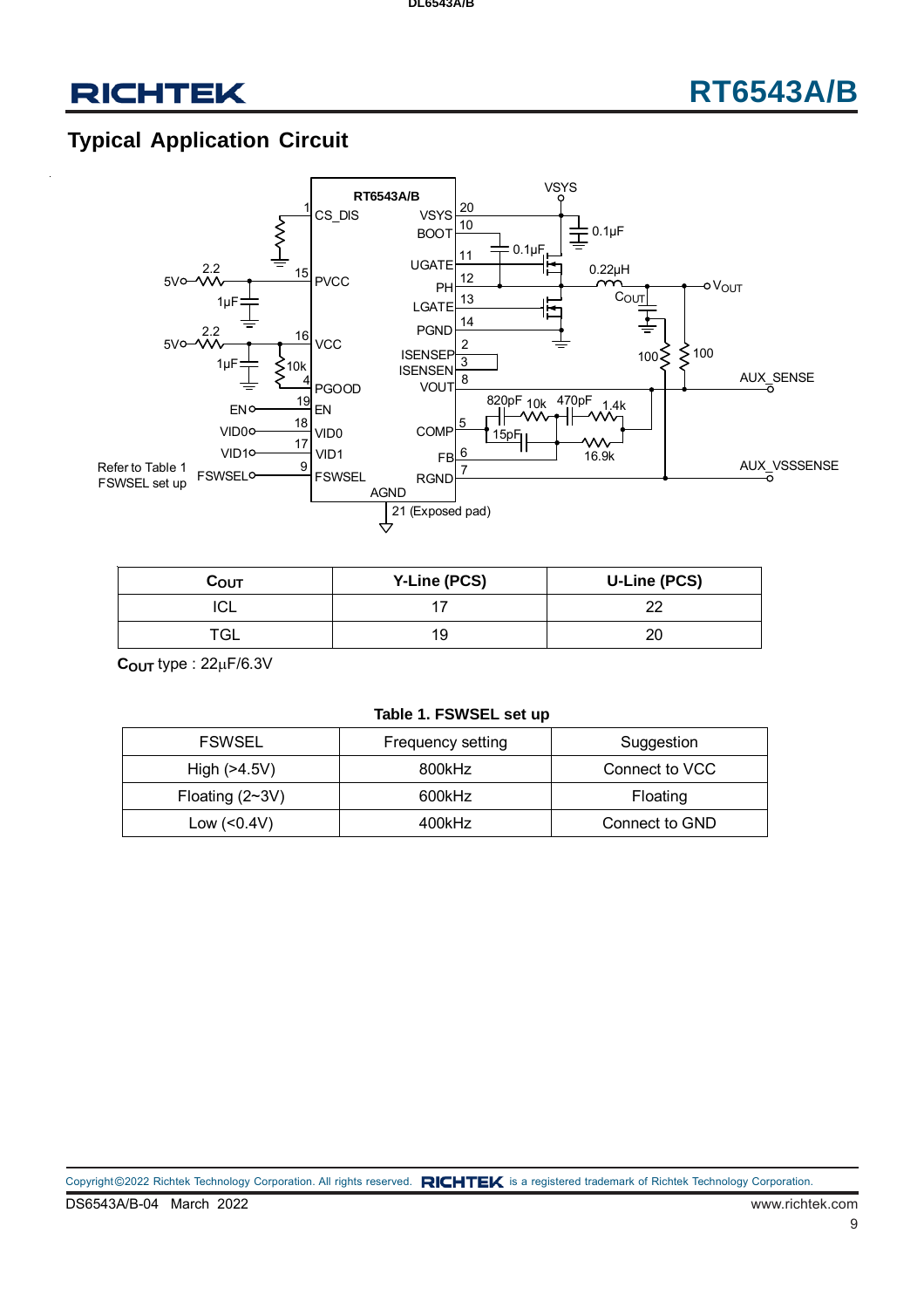### **Typical Operating Characteristics**





Time (200μs/Div)







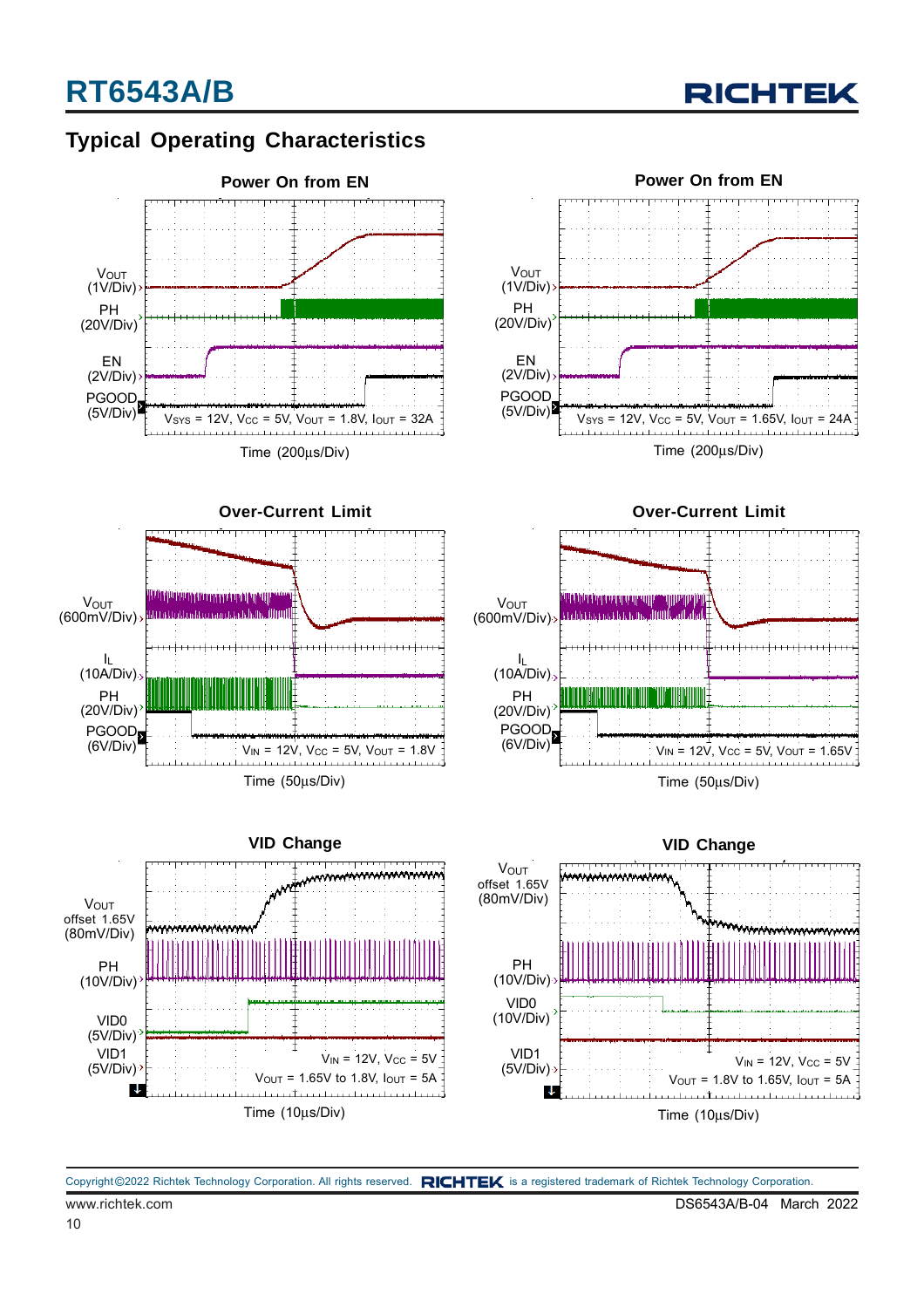

DS6543A/B-04 March 2022 www.richtek.com Copyright ©2022 Richtek Technology Corporation. All rights reserved. RICHTEK is a registered trademark of Richtek Technology Corporation.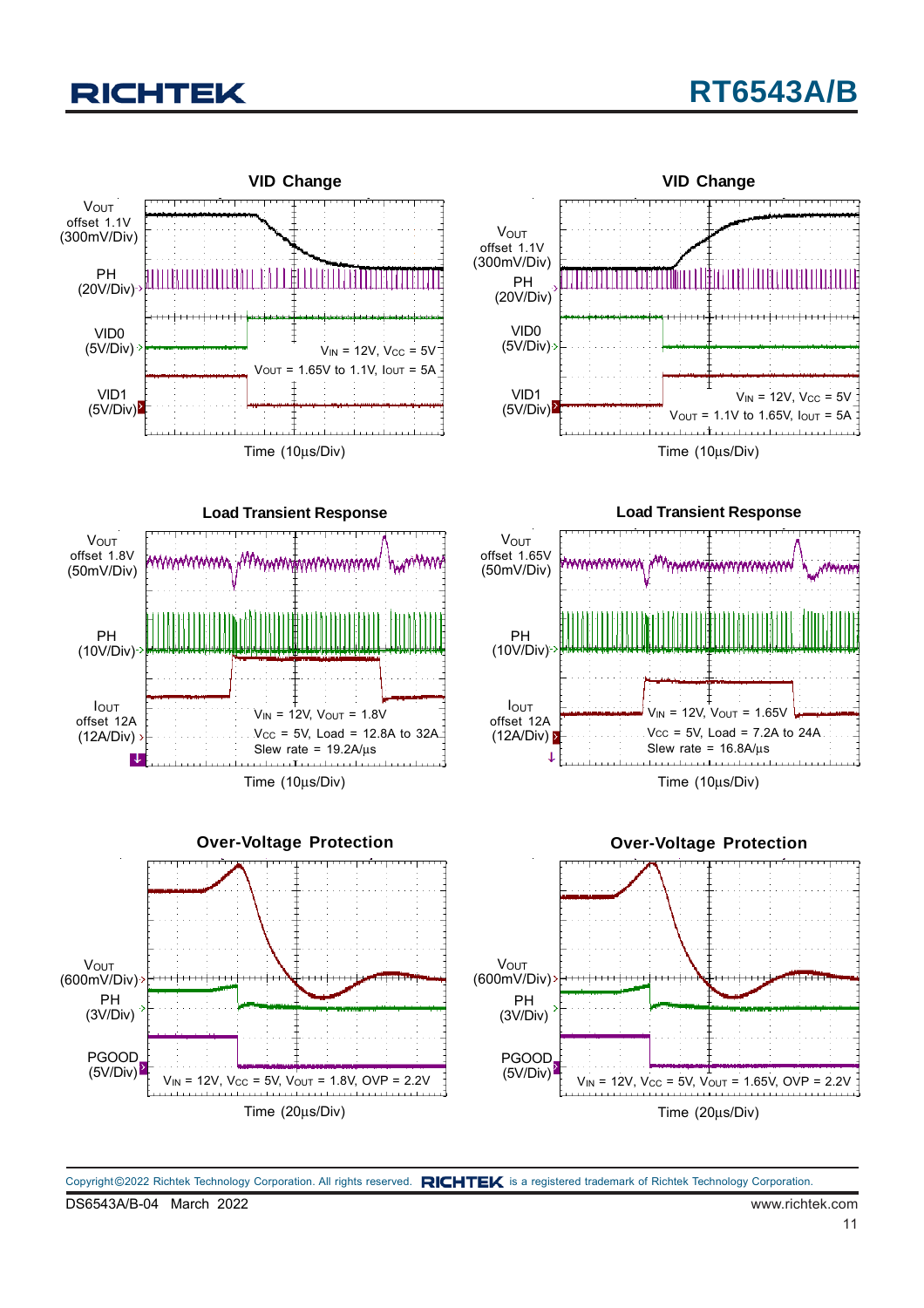

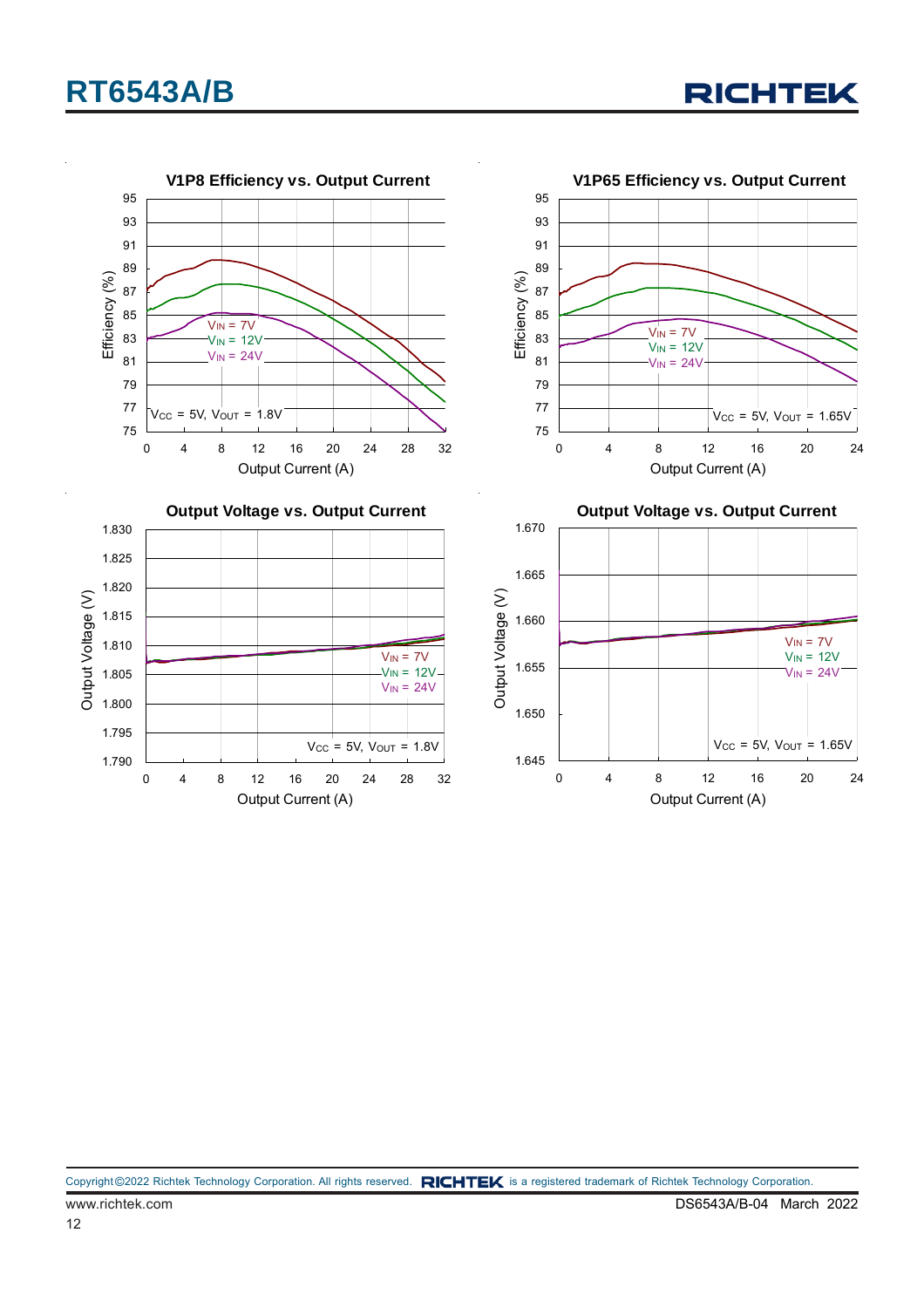### **Application Information**

The RT6543A/B is a constant on-time PWM controller which supports on chip voltage programming function (0V, 1.1V, 1.65V and 1.8V) by controlling VID1/VID0 inputs. The control scheme uses in the RT6543A/B is called FCOTTM (Fixed Constant On-Time) which easy handles wide input/output ratios and provides fast response to load steps while maintains a relatively constant operating frequency.

FCOTTM is provided a solution to solve a problem of poor load transient timing in current mode PWM, and performs excellent noise immunity for suiting comprehensive applications.

#### **PWM Operation**

FCOT™ control scheme relies on the output filter capacitor's Effective Series Resistance (ESR) to act as a current-sense resistor, so the output ripple voltage provides the PWM ramp signal. Referring to the function block diagrams of the RT6543A/B, the synchronous high-side MOSFET is turned on at the beginning of each cycle. After the internal one-shot timer expires, the high-side MOSFET is turned off. The pulse width of this one-shot is determined by the converter's input and output voltages for keeping the frequency fairly constant with entire input voltage range. Besides, the pulse width of low-side oneshot is set as 130ns(typ.) minimum off-time.

#### **On-Time Control (ton)**

There are two inputs on on-time one-shot comparator. One input is used to detect input voltage and then transfer to proportional current. The transferred current is applied to charge to on-time capacitor till threshold  $V_{\text{OUT}}$  connected to the other input of comparator. Further, the on-time is determined, relating to  $V_{IN}$  and  $V_{OUT}$ . This implementation results in a nearly constant switching frequency without any clock generators.

#### **Diode Emulation Mode (DEM)**

In diode emulation mode, the RT6543A/B automatically reduces switching frequency at light load conditions to maintain high efficiency. Therefore, during period of discontinuous conduction mode, for emulating the behavior of diode, the few negative current is allowed to flow through the low-side MOSFET when inductor's free-wheeling current is in negative status. On the other hand, as the load current increasing from light load to heavy load, the switching frequency raises to the expected value where inductor current is in continuous conduction mode. Figure 1 shows the behavior of inductor current in boundary conduction mode and the load current can be expressed as below :





$$
I_{LOAD(SKIP)} = \frac{(V_{IN} - V_{OUT})}{2L} \times t_{ON}
$$

where  $t_{ON}$  is the on-time.

#### **Output Voltage Transition Operation**

Through controlling the digital pins VID0 and VID1,  $V_{OUT}$ can be changed to setting output voltage. During the downward transition ( $V_{OUT}$  from high to low condition), internal  $V_{RFF}$  is adjusted to a new  $V_{RFF}$  by converting VIDx signal. During this period, the low-side MOSFET is turned on to pull down the output voltage  $V_{\text{OUT}}$ . LGATE is remained high until  $V_{FB}$  falls to the new internal  $V_{RFF}$  and UGATE goes high to start a new cycle, as shown in Figure 2.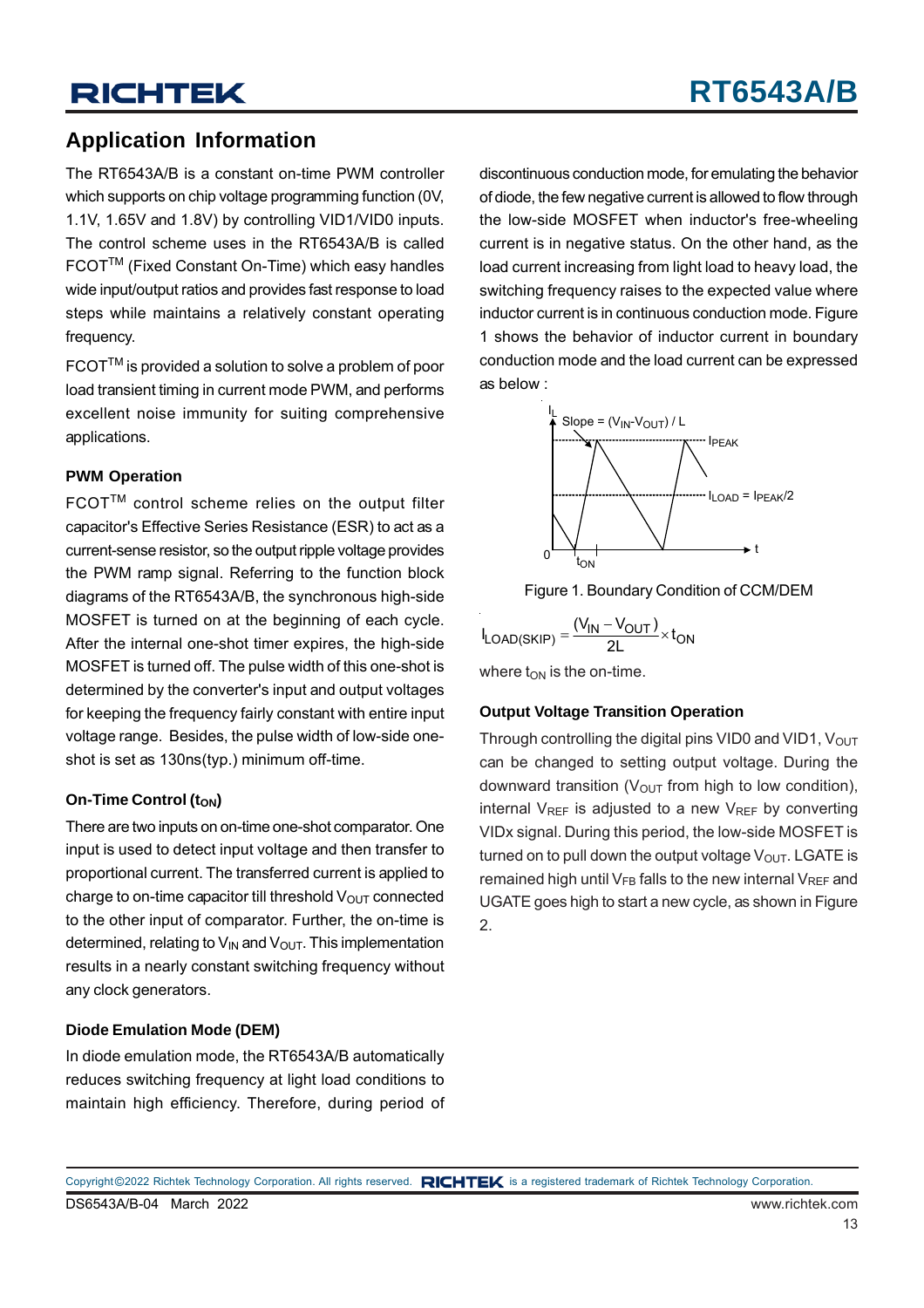# VIDx VREF **WELL CONSUMING THE CONSUMING TERM** THE VALUE OF THE VALUE OF THE VALUE OF THE VALUE OF THE VALUE OF THE VALUE OF THE VALUE OF THE VALUE OF THE VALUE OF THE VALUE OF THE VALUE OF THE VALUE OF THE VALUE OF THE VALUE OF  $V_{\text{FB}}$  New  $V_{\text{REF}}$ UGATE LGATE **Initial Vout** New V<sub>OUT</sub> **V**OUT

Figure 2. Down Transition of Output Voltage

During the upward transition ( $V_{\text{OUT}}$  from low to high), internal  $V_{REF}$  is raised to the new level  $V_{REF}$  through VIDx change. At this moment,  $V_{FB}$  is increased to new  $V_{RFF}$ . However, for handling fast transition of output voltage, the switching frequency is speeded up and the minimum offtime is limited as 130ns (typ.) till  $V_{FB}$  is over the new VREF.



Figure 3. Upward Transition of Output Voltage

If the  $V_{\text{OUT}}$  change is too significant, UGATE continues to output several cycle with minimum off-time. At the same time, inductor current is rapidly increase which leads to storage energy LI<sup>2</sup> of inductor flowing to output capacitor after  $V_{FB}$  achieving new  $V_{REF}$ . This causes an enormous overshoot on  $V_{\text{OUT}}$ , as shown in Figure 4.

**RICHTEK** 



Figure 4. Overshoot of Output Voltage During Upward **Transition** 

The overshoot voltage can be approximately calculated in following expression, where  $I_{CL}$  is the current limit level and  $V_{FINAL}$  is the desired set point of final  $V_{OUT}$ .

$$
V_{MAX} = \sqrt{\frac{|C_{L}^{2} \times L}{C_{OUT}}} + V_{FINAL}^{2}
$$

#### **Droop Setting and Thermal Compensation**

The RT6543A/B provide droop setting via DCR network as Figure 5. Due to the cooper wire of inductor has a positive temperature coefficient.

And hence, temperature compensation is necessary for the lossless inductor current sense. For thermal compensation, an NTC Thermistor is put in the current sense network and it can be used to compensation DCR variation from temperature is changed.

The DCR network equation is as follows :

|                 | Copyright ©2022 Richtek Technology Corporation. All rights reserved. RICHTEK is a registered trademark of Richtek Technology Corporation. |
|-----------------|-------------------------------------------------------------------------------------------------------------------------------------------|
| www.richtek.com | DS6543A/R-04 March 20                                                                                                                     |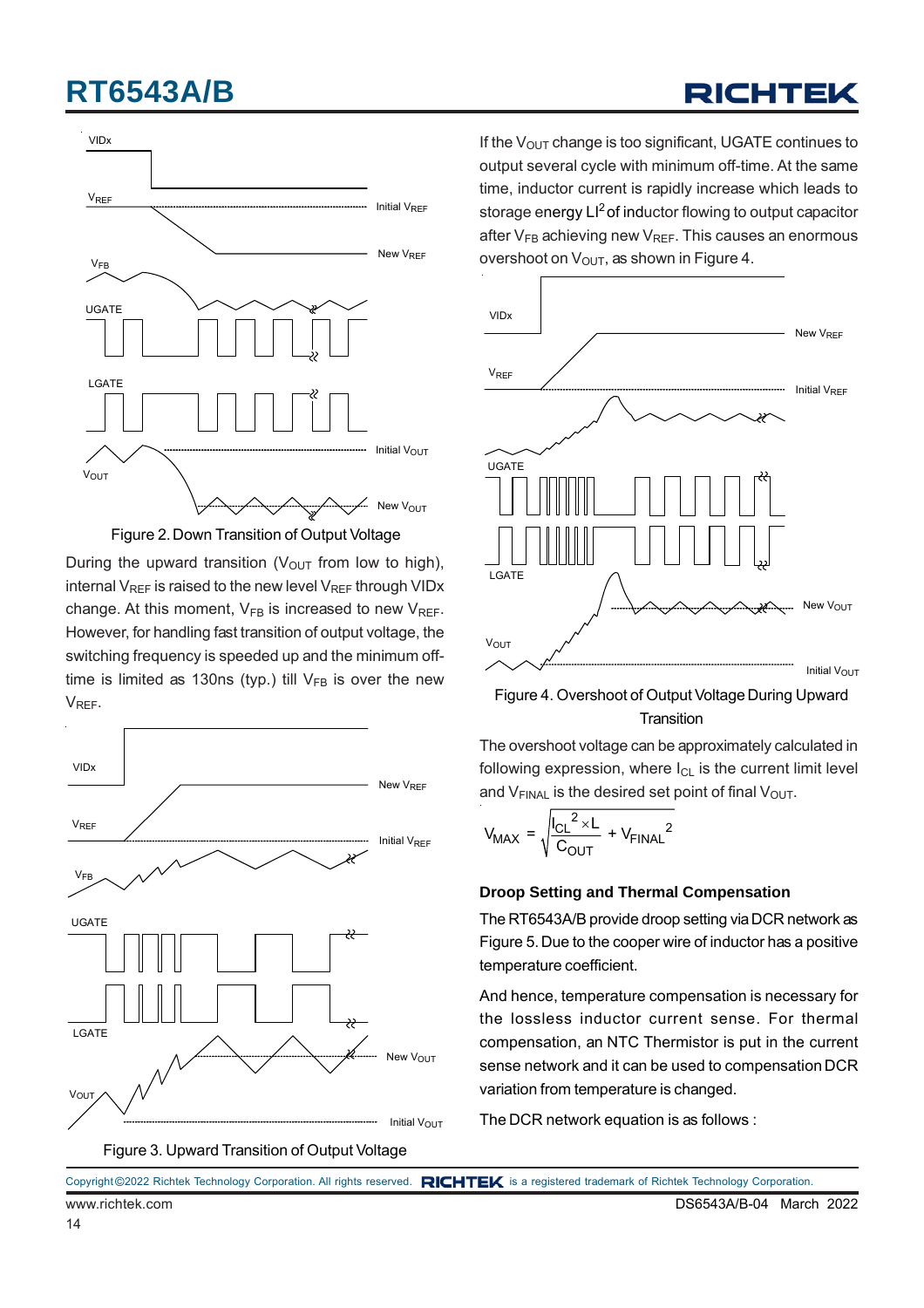$$
\text{V}_{\text{SENSEP-ISENSEN}} = I_L \times \text{DCR} \times \frac{R_{\text{EQ}}}{R_X + R_{\text{EQ}}} \times \frac{1 + \frac{L}{\text{DCR}}s}{1 + \frac{R_X \times R_{\text{EQ}} \times C}{R_X + R_{\text{EQ}}}}
$$

Let R<sub>EQ</sub> = R<sub>S</sub> +  $\frac{R_P \times R_{\text{NTC}}}{R_P + R_{\text{NTC}}}$ 

According to current sense network, the corresponding equation is represented as follows :

 $\frac{\mathsf{L}}{\mathsf{DCR}} = \frac{\mathsf{R}_X \times \mathsf{R}_{\mathsf{EQ}} \times \mathsf{C}}{\mathsf{R}_X + \mathsf{R}_{\mathsf{EQ}}},$ 

then V|SENSEP-ISENSEN <sup>= I</sup>L ×DCR× $\frac{\mathsf{R}_{\mathsf{EQ}}}{\mathsf{R}_{\mathsf{X}}}$  + R<sub>EQ</sub>

If DCR network time constant matches inductor time constant, L/DCR, an expected load transient waveform can be designed.

The droop set equation as follows :

$$
V_{DROOP} = \left(I_L \times DCR \times \frac{REQ}{R_X + R_{EQ}}\right) \times 8
$$
  
 
$$
R_{DCLL} = \frac{V_{DROOP}}{I_L} = DCR \times \frac{R_{EQ}}{R_X + R_{EQ}} \times 8
$$

Where, 8 is internal parameter of RT6543A/B.

For detail DCR network calculation, Richtek provide design for customer in order to simplify design.





#### **Current Limit Setting**

The RT6543A/B provides a cycle-by-cycle current limiting function that is implemented by a unique "valley" current sensing algorithm. If the magnitude of the current sense signal at the CS\_DIS pin is above the current limit threshold, the PWM is not allowed to initiate a new cycle as shown in Figure 6. In order to provide both good accuracy and a cost effective solution, the RT6543A/B supports temperature compensation for MOSFET  $R_{DS(ON)}$  sensing.

The CS DIS pin is connected to GND through a trip voltage setting resistor R<sub>CS</sub>. The RT6543A/B sources a 6μA current  $I_{CS}$  to  $R_{CS}$ , and current limit level  $V_{CS}$  can be defined as follows :

$$
V_{CS} = R_{CS} \times 6\mu A
$$

The inductor valley current detection is completed by monitor low-side MOSFET voltage during period of UGATE in low status. Hence, the relationship between current limit level  $V_{CS}$  and over current setting point  $I_{OCP}$  can be defined as follows :

$$
I_{OCP} = \frac{V_{CS}}{12 \times R_{DS(ON)} \_LS} + \frac{I_{L\_ripple}}{2}
$$

$$
= \frac{V_{CS}}{12 \times R_{DS(ON)} \_LS} + \frac{1}{2 \times L \times f_{sw}} \frac{(V_{IN} - V_{OUT})V_{OUT}}{V_{IN}}
$$

As over current condition is triggered, the duty cycle is limited, and, further,  $V_{\text{OUT}}$  starts to drop. If  $V_{\text{OUT}}$  drops to under-voltage protection level, the RT6543A/B is into latch mode. Only EN or  $V_{CC}$  being reset, the RT6543A/B can be released from latch mode.

Note that the VCS should be set from 0.4V to 2.8V.



Figure 6. "Valley" Current Limit

#### **MOSFET Gate Driver (UGATE, LGATE)**

The high-side driver is designed to drive high current and low  $R_{DS(ON)}$  N-MOSFET(s). When configured as a floating driver, 5V bias voltage is delivered from  $V_{CC}$ . The average driving current is proportional to the gate charge at  $V_{GS}$  = 5V and is supplied from a flying capacitor connected between BOOT and PH pins. On the other hand, the lowside driver is used to drive high current and low  $R_{DS(ON)}N-$ MOSFET, which is relied on  $V_{CC}$  supplies 5V bias voltage. Due to the instantaneous driving current sourced from  $V_{CC}$ , V<sub>CC</sub> must connect a fly capacitor to GND. Besides, for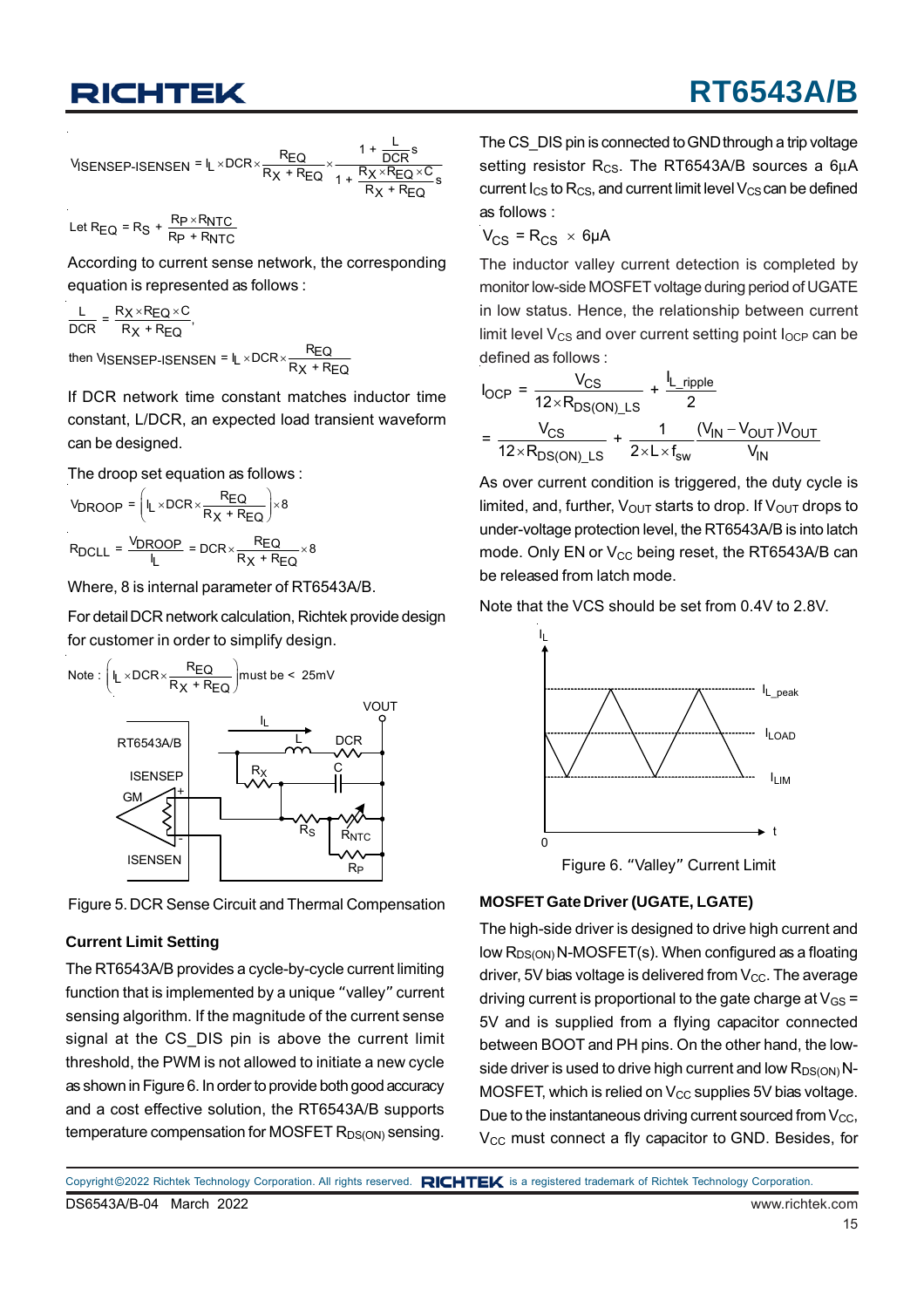preventing short through occurrence within the region of high and low-side MOSFETs transition, there is a dead time between UGATE and LGATE.

#### **Power Good Output (PGOOD)**

The power good output is an open drain output that requires a pull-up resistor. As output voltage is lower than 16% (typ.) setting voltage, PGOOD will be pulled low. In other words, if output voltage is higher than 90% (typ.) setting voltage, PGOOD will be pulled high. In soft-start period, PGOOD is held low till soft-start function is over and output voltage reaches 90% setting voltage.

#### **POR, UVLO and Soft-Start**

Power On Reset (POR) occurs when VCC rises above 4.2V (typ). After POR is triggered, the RT6543A/B resets the fault latch and starts a new operation cycle. If  $V_{CC}$  is below 3.9V, the RT6543A/B is into under-voltage lockout (UVLO), which is forced UGATE and LGATE in low status. Furthermore, the RT6543A/B provides an internal soft-start function for preventing great inrush current and output overshoot during converter turn-on period. After EN is enable, the RT6543A/B operating in soft-start period, ramp of internal reference voltage is clamped to compare with FB signal that, further, limits converter's turn-on time.

#### **Output Over-Voltage Protection and Under-Voltage Protection**

For preventing output voltage raising above regulation level to damage next stage components, the RT6543A/B provides output over-voltage protection (OVP). If output voltage is over OVP level, UGATE remains low status. At the same time, LGATE is pulled high till the inductor current reaches zero or next on-time one-shot is triggered. As output voltage upon OVP threshold lasts over 5μs (typical), OVP function is triggered.. In addition, the RT6543A/B also supplies output under-voltage protection (UVP). If output voltage below UVP threshold continues over 5μs (typical), UVP function is triggered. Both of protection functions are behaved latch-off mode in the RT6543A/B. Once the protection is triggered, the RT6543A/B goes to shut-down and stops switch. Only toggle EN or re-power on  $V_{CC}$ , the RT6543A/B can relief protection situation and work.

#### **Over-Temperature Protection**

The RT6543A/B includes an over-temperature protection (OTP) circuitry to prevent overheating caused by excessive power dissipation. As junction temperature is over 160°C, OTP circuitry will be triggered and then shuts down the RT6543A/B into latch mode. Only toggle EN or re-power on  $V_{CC}$  again, the RT6543A/B can relief protection situation and restart.

For continuous operation and adequate cooling, the junction temperature does not exceed 160°C.

#### **External Bootstrap Capacitor (CBOOT)**

Connect a 0.1μF low ESR ceramic capacitor between BOOT pin and PH pin. This bootstrap capacitor provides energy to drive high-side N-channel MOSFET. If high-side MOSFET is turned too fast to pass EMI, a small resistor  $($  <10 $\Omega$ ) can be added between BOOT and the external bootstrap capacitor. This move will slow high-side MOSFET turn-on and then improve EMI ability.

#### **Inductor Selection**

Selecting an inductor involves specifying its inductance and also its required peak current. The exact inductor value is generally flexible and is ultimately chosen to obtain the best mix of cost, physical size, and circuit efficiency. Lower inductance benefits from reduced size and cost and improves the circuit's transient response. However, lower inductance also leads to greater inductor ripple current and output ripple voltage, while efficiency is reduced. Conversely, higher inductance might gains more efficiency, but inductor's size and resistance will be physically larger because of more turns of wire required. As well, higher inductance slows transient response, because inductor needs more time to achieve volt-second balance.

For designing a good compromise between size, efficiency and transient response, inductor ripple current  $(\Delta I_L)$  is considered which is specified from 20% to 50% of the desired full output load current. Calculate the approximate inductance by selecting the input and output voltages, the switching frequency  $(f_{SW})$ , the maximum output current  $(I<sub>OUT(MAX)</sub>)$  and estimating the percentage current of  $I_{\text{OUT}(MAX)}$  with  $\Delta I_L$ .

www.richtek.com DS6543A/B-04 March 2022 Copyright ©2022 Richtek Technology Corporation. All rights reserved. RICHTEK is a registered trademark of Richtek Technology Corporation.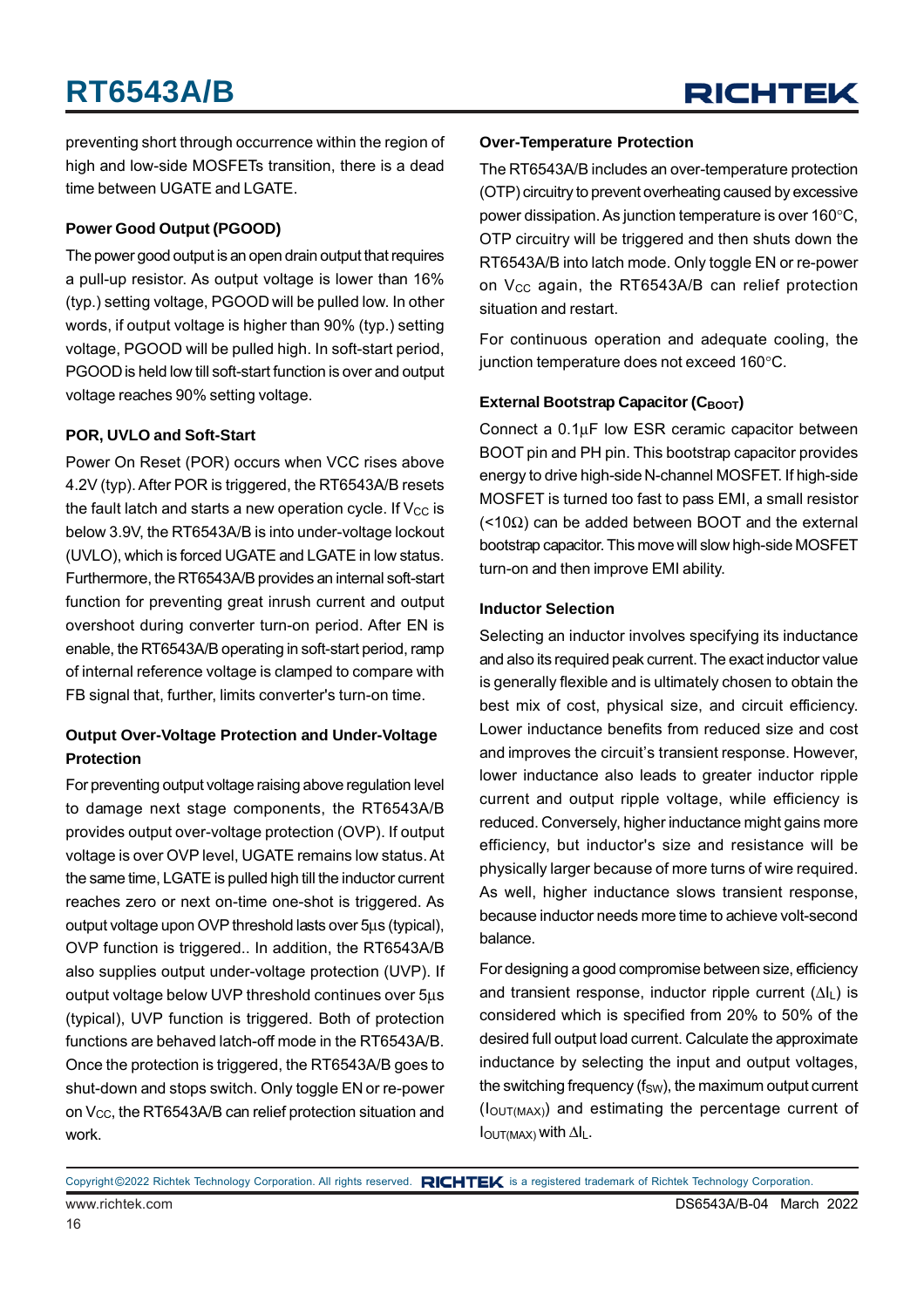$$
L = \frac{V_{OUT} \times (V_{IN} - V_{OUT})}{V_{IN} \times f_{SW} \times \Delta I_L}
$$

Once an inductance is chosen, the ripple current  $(\Delta I_L)$  can be calculated to determine the required peak inductor current.

$$
\Delta I_{L} = \frac{V_{OUT} \times (V_{IN} - V_{OUT})}{V_{IN} \times f_{SW} \times L} \text{ and}
$$

$$
I_{L(PEAK)} = I_{OUT(MAX)} + \frac{\Delta I_{L}}{2}
$$

To guarantee the required output current, saturation current rating and thermal rating of selected inductor must exceed  $I_{L(PEAK)}$ , where are minimum requirements. To maintain control of inductor current in overload and shortcircuit conditions, some applications may design current rating up to the current limit value. However, the IC's output under-voltage shutdown feature makes this unnecessary for most applications.

For best efficiency, choose an inductor with a low DC resistance that meets the cost and size requirements.

#### **Input Capacitor Selection**

High quality ceramic capacitor, such as X5R or X7R, with values greater than 20μF are recommended for input capacitor. The X5R and X7R ceramic capacitors are usually selected for power regulator capacitors because the dielectric material behaves less capacitance variation and more temperature stability. Voltage and current rating are the key parameters to select an input capacitor. Generally, selecting an input capacitor with voltage rating 1.5 times greater than the maximum input voltage is a conservatively safe design. The input capacitor is used to supply the input RMS current, which can be approximately calculated using the following equation :

$$
I_{RMS} = \sqrt{\frac{V_{OUT}}{V_{IN}}} \times \left[ (1 - \frac{V_{OUT}}{V_{IN}}) \times I_{OUT}^2 + \frac{\Delta I_L^2}{12} \right]
$$

The next step is to select a proper capacitor for RMS current rating. One good design uses more than one capacitor with low Equivalent Series Resistance (ESR) in parallel to form a capacitor bank. The input capacitance value determines the input ripple voltage of the regulator. The input voltage ripple can be approximately calculated by using following equation :

$$
\Delta V_{IN} = \frac{I_{OUT} \times V_{IN}}{C_{IN} \times f_{SW} \times V_{OUT}} \times (1 - \frac{V_{OUT}}{V_{IN}})
$$

The typical operating circuit is recommended to use four 10μF and low ESR ceramic capacitors on the input.

#### **Output Capacitor Selection**

The RT6543A/B are optimized for ceramic output capacitors and best performance. The total output capacitance value is usually determined by the desired output voltage ripple level and transient response requirements for sag (undershoot on positive load steps) and soar (overshoot on negative load steps).

Output ripple is made up of output capacitor's ESR and stored charge. These two ripple components are called ESR ripple and capacitive ripple. Since ceramic capacitors have extremely low ESR and relatively little capacitance, both components are similar in amplitude and have to be considered.

 $V_{\text{RIPPLE}} = V_{\text{RIPPLE(ESR)}} + V_{\text{RIPPLE(C)}}$ 

$$
V_{RIPPLE(ESR)} = \Delta I_L \times R_{ESR}
$$

$$
V_{\text{RIPPLE}(C)} = \frac{\Delta I_L}{8 \times C_{\text{OUT}} \times f_{\text{SW}}}
$$

In addition to voltage ripple at the switching frequency, the output capacitor and its ESR also affect the voltage sag (undershoot) and soar (overshoot) when the load steps up and down abruptly. FCOT™ transient response is very quick and output transients are usually small. The amplitude of the ESR step up or down is a function of the load step and the ESR of the output capacitor :

 $V_{ESRSTEP} = \Delta I_{OUT} \times R_{ESR}$ 

The amplitude of the capacitive sag is related to load step, output capacitor value, inductor value, input-to-output voltage differential, and the maximum duty cycle. Hence, the approximate on-time (neglecting parasitic) and maximum duty cycle can be calculated from given input and output voltages, as follows :

$$
t_{ON} = \frac{V_{OUT}}{V_{IN} \times f_{SW}}
$$
 and  $D_{MAX} = \frac{t_{ON}}{t_{ON} + t_{OFF\_MIN}}$ 

According to calculated D<sub>MAX</sub>, the output sag voltage can be obtain. As follows :

$$
V_{SAG} = \frac{L \times (\Delta I_{OUT})^2}{2 \times C_{OUT} \times (V_{IN(MIN)} \times D_{MAX} - V_{OUT})}
$$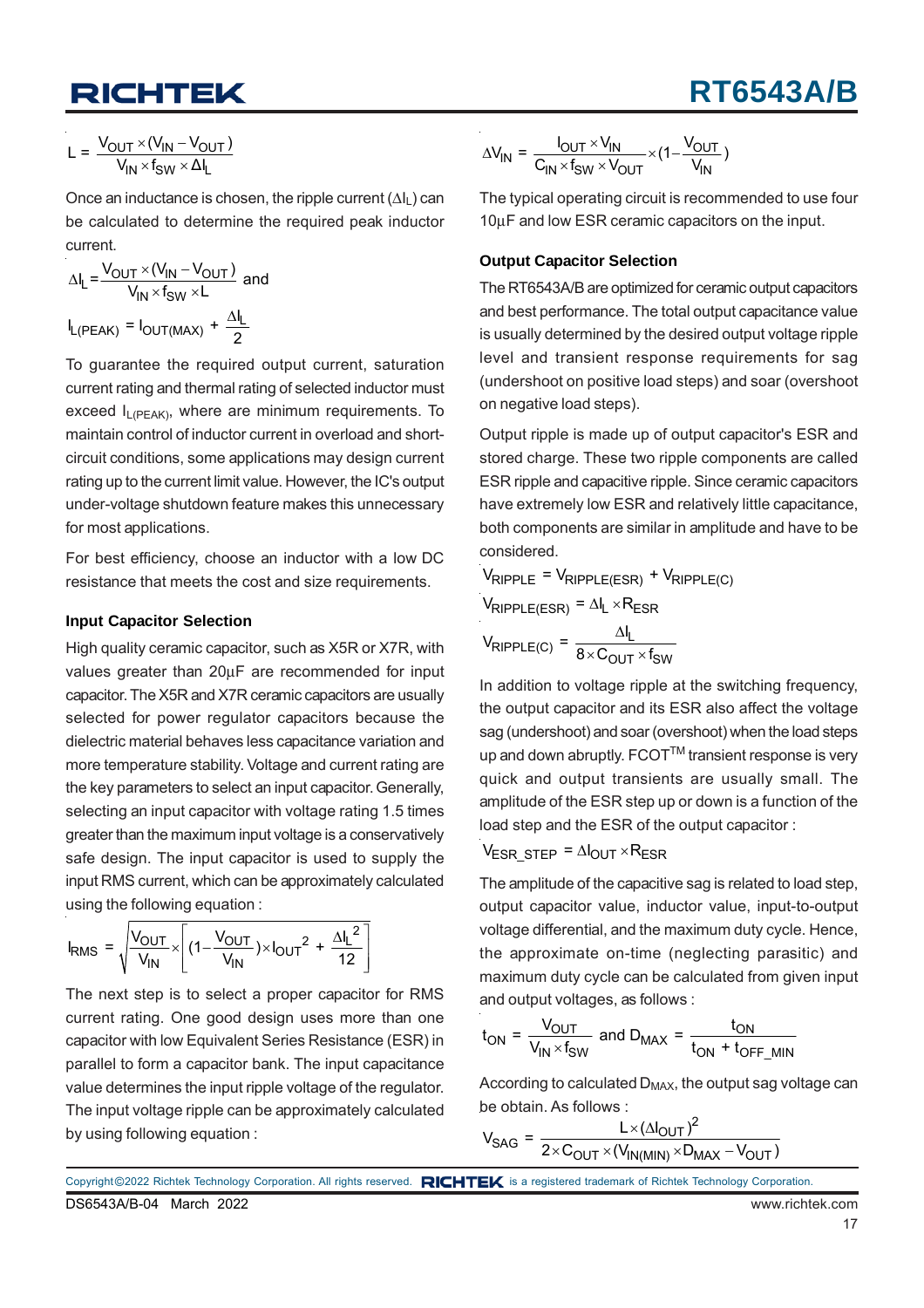

The amplitude of the capacitive soar is related to the load step, the output capacitor value, the inductor value and the output voltage. Therefore, output soar voltage can be determined, as below :

$$
V_{SOAR} = \frac{L \times (\Delta I_{OUT})^2}{2 \times C_{OUT} \times V_{OUT}}
$$

#### **Thermal Considerations**

The junction temperature should never exceed the absolute maximum junction temperature  $T_{J(MAX)}$ , listed under Absolute Maximum Ratings, to avoid permanent damage to the device. The maximum allowable power dissipation depends on the thermal resistance of the IC package, the PCB layout, the rate of surrounding airflow, and the difference between the junction and ambient temperatures. The maximum power dissipation can be calculated using the following formula :

 $P_{D(MAX)} = (T_{J(MAX)} - T_A)/\theta_{JA}$ 

where  $T_{J(MAX)}$  is the maximum junction temperature,  $T_A$  is the ambient temperature, and  $\theta_{JA}$  is the junction-to-ambient thermal resistance.

For continuous operation, the maximum operating junction temperature indicated under Recommended Operating Conditions is 125°C. The junction-to-ambient thermal resistance,  $\theta_{JA}$ , is highly package dependent. For a WQFN-20L 3x3 package, the thermal resistance,  $\theta_{JA}$ , is 30°C/W on a standard JEDEC 51-7 high effective-thermalconductivity four-layer test board. The maximum power dissipation at  $T_A = 25^{\circ}$ C can be calculated as below :

P<sub>D(MAX)</sub> = (125°C – 25°C) / (30°C/W) = 3.33W for a WQFN-20L 3x3 package.

The maximum power dissipation depends on the operating ambient temperature for the fixed  $T_{J(MAX)}$  and the thermal resistance,  $θ<sub>JA</sub>$ . The derating curves in Figure 7 allows the designer to see the effect of rising ambient temperature on the maximum power dissipation.



Figure 7. Derating Curve of Maximum Power Dissipation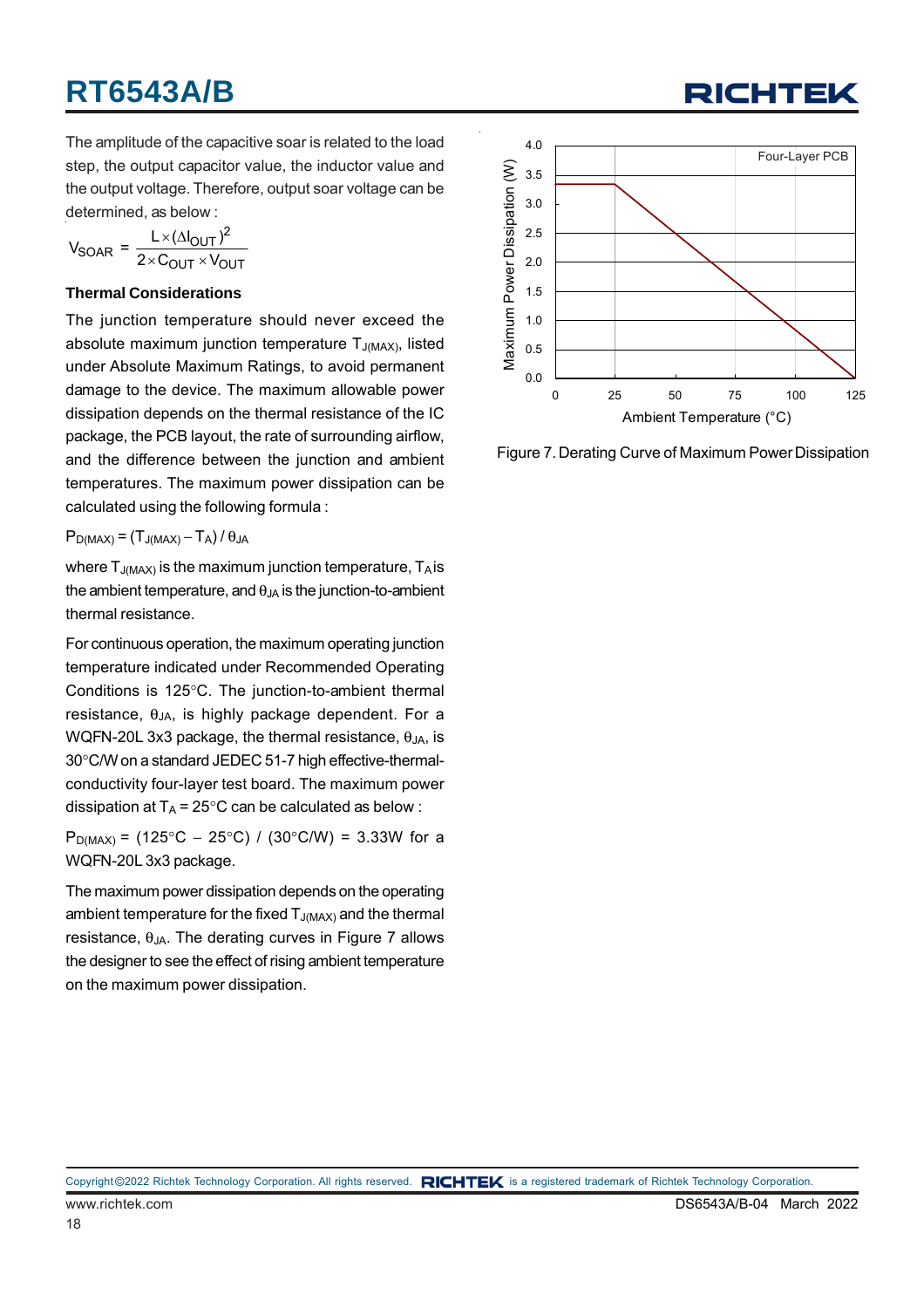#### **Layout Considerations**

Layout is very important in high frequency switching converter design. If the design is improper, the PCB could radiate excessive noise and contribute instability in converter. For the best performance of the RT6543A/B, the following guidelines should be strictly followed.

- $\triangleright$  Connect a RC low-pass filter from V<sub>CC</sub>, (1µF and 10 are recommended). Place the filter capacitor close to the IC.
- $\triangleright$  Keep current limit setting network as close as possible to the IC. Routing of the network should be kept away from high voltage switching nodes to prevent it from coupling.
- ▶ Connecting between the drivers and the respective gate of the high-side or the low-side MOSFET should be as short as possible to reduce stray inductance.
- All the sensitive analog traces and components, such as FB, GND, EN, PGOOD, CS and VCC, should be placed away from high voltage switching nodes (PHASE, LGATE, UGATE, or BOOT) nodes to prevent coupling. Use internal layer(s) as ground plane(s) and shield the feedback trace from power traces and components.
- ▶ Current sense connections must always be made by Kelvin connections to ensure an accurate signal.
- Power sections should connect directly to ground plane(s) using multiple vias as required for current handling (including the chip power ground connections). Power components should be placed to minimize loops and reduce losses.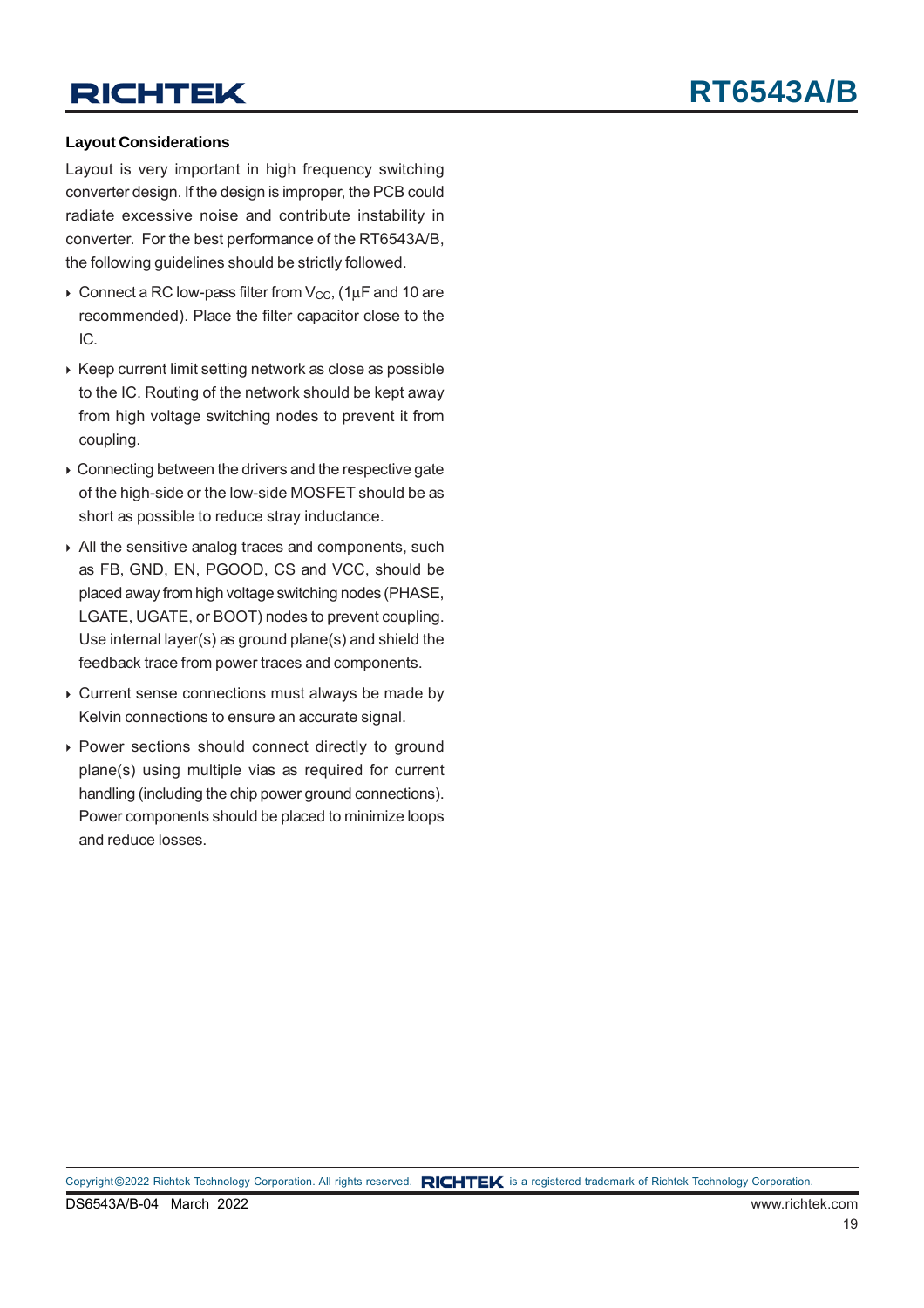

### **Outline Dimension**



Note : The configuration of the Pin #1 identifier is optional, but must be located within the zone indicated.

|                |                | <b>Dimensions In Millimeters</b> | <b>Dimensions In Inches</b> |       |  |
|----------------|----------------|----------------------------------|-----------------------------|-------|--|
| Symbol         | Min            | Max                              | Min                         | Max   |  |
| A              | 0.700          | 0.800                            | 0.028                       | 0.031 |  |
| A <sub>1</sub> | 0.000          | 0.050                            | 0.000                       | 0.002 |  |
| A3             | 0.175          | 0.250                            | 0.007                       | 0.010 |  |
| b              | 0.150          | 0.006<br>0.250                   |                             | 0.010 |  |
| D              | 2.900          | 3.100                            |                             | 0.122 |  |
| D <sub>2</sub> | 1.650<br>1.750 |                                  | 0.065                       | 0.069 |  |
| E              | 2.900<br>3.100 |                                  | 0.114                       | 0.122 |  |
| E2             | 1.650          | 1.750                            | 0.065                       | 0.069 |  |
| e              | 0.400          |                                  | 0.016                       |       |  |
|                | 0.350          | 0.450                            | 0.014                       | 0.018 |  |

**W-Type 20L QFN 3x3 Package**